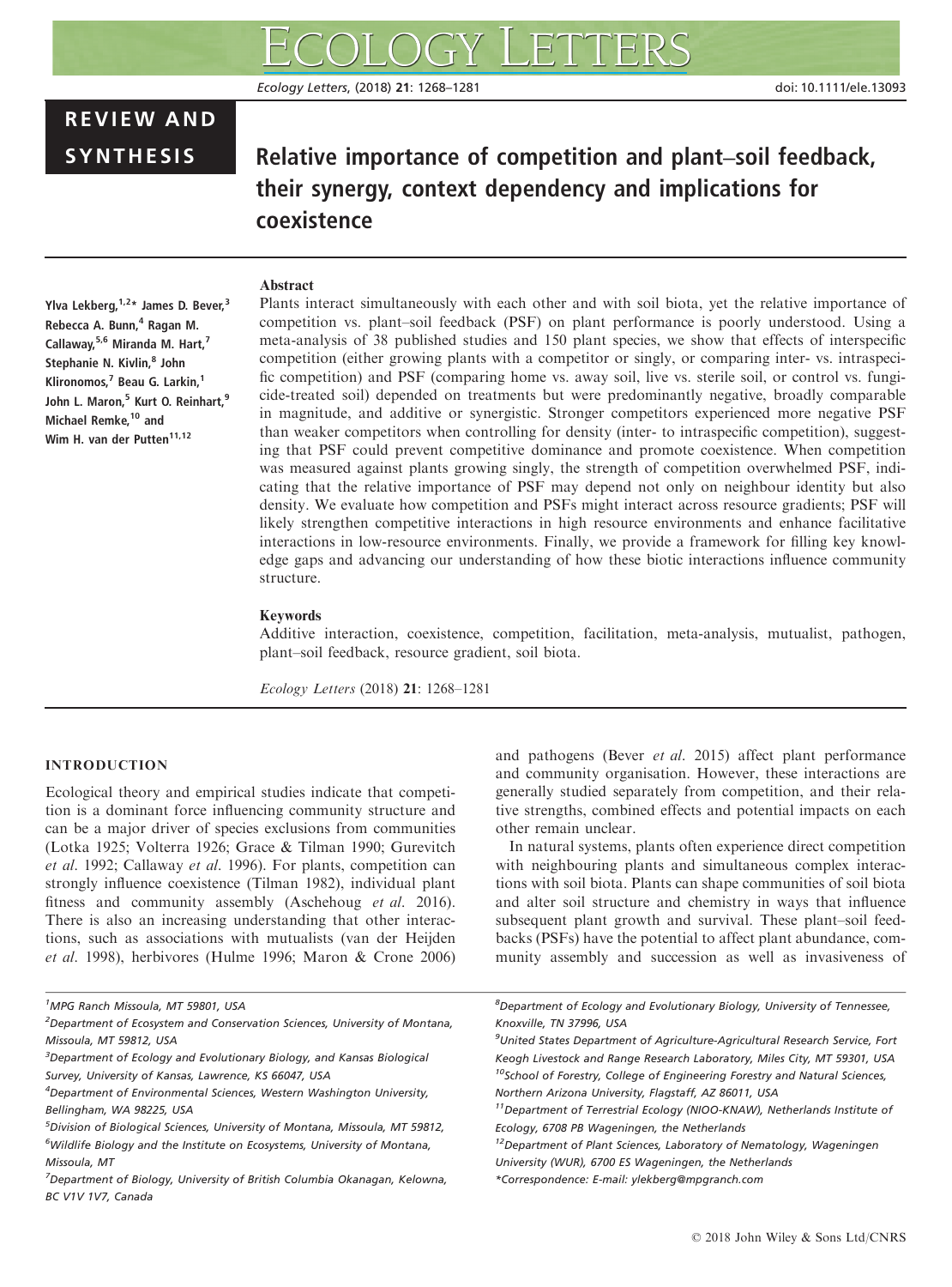introduced exotics (van der Putten et al. 2013). Indeed, PSF theory predicts that when soil communities differentiate among host species and decrease the fitness of their hosts (i.e. negative PSF), dynamic plant–soil biota interactions can drive plant species coexistence even when strong resource competition would otherwise lead to exclusion (Bever et al. 1997; Bever 2003; Revilla et al. 2012). How the strength of PSFs compare with direct competitive interactions, however, is largely unknown. This is important because if the effect of PSF is small relative to competition and if PSF does not influence competitive strength, it is unlikely to change competitive outcomes and may play a relatively minor role in structuring communities (Kulmatiski et al. 2011, 2016). Alternatively, if the strength of PSF is comparable to competition, then including PSF responses may improve predictive models of plant communities and help explain how plants that differ in competitive abilities coexist (Bever 2003).

Another unknown is whether PSF and competition operate independently or interact in ways that exacerbate or ameliorate the effects of each other. There are indications that they may interact, as competitive effects are greater when focal plants also experience soil biota trained by conspecifics (Petermann et al. 2008; Pendergast et al. 2013). Alternatively, soil mutualists such as  $N_2$ -fixing bacteria may increase the availability of limiting resources, resulting in positive PSF and reduced competition (Bessler et al. 2012). Feedback strength and direction may differ predictably among plants with different nutrient acquisition strategies (Teste et al. 2017) and mycorrhizal associations (Bennett et al. 2017), but one major question is whether PSF differs among plant species that vary in competitive ability. For example, if strong competitors are more abundant and the accumulation of pathogens is density dependent, superior competitors may experience more negative PSFs than weaker competitors (Burdon & Chilvers 1982; Bell et al. 2006; Liang et al. 2016). PSF could then reduce the potential for competitive exclusion and promote coexistence (Bever 2003).

Recent studies have found that competitive ability, as inferred from variation in growth rate (sensu Kulmatiski et al. 2011), correlates negatively with effects of soil biota. In other words, early successional and fast-growing plant species are more likely to suffer from negative PSF, whereas late successional and slow-growing species have more neutral or even positive interactions with soil biota (Kardol et al. 2006; Lemmermeyer et al. 2015). Indirect tests of the relationship between competition and PSF can also be found in studies that have correlated plant abundance with the strength of negative feedback, since dominant species are often thought to be superior competitors. In some communities, dominant species generate more negative feedbacks than subordinates do (Maron et al. 2014; Heinze et al. 2016). In other communities, either the opposite occurs (Klironomos 2002; Diez et al. 2010; Mangan et al. 2010), or PSF is not associated with relative abundance (Reinhart 2012; Bauer et al. 2015). Collectively, these results suggest that there are gaps in our understanding of the relative importance of competition and PSF, the mechanisms by which they interact, as well as what factors determine outcomes of such interactions.

Here, we analyse data from 38 published studies to address the following questions: (1) What is the relative importance of competition and PSF? (2) Are the effects of competition and PSF additive or do they interact? (3) Is there a correlation between the measured strengths of competition and PSF? We then use results together with predictions of shifts in plant– plant interactions (Bertness & Callaway 1994) and PSF (Revillini et al. 2016) across resource gradients to generate a series of predictions for how the environment may influence the relative importance and joint effects of competition and PSF. Finally, we highlight critical knowledge gaps and suggest future research directions needed to better understand the overall effect of competition and PSF and their context dependency.

# METHODS

#### Paper selection

We compiled a dataset that included studies where both competition and PSF were experimentally manipulated. We searched Web of Science on 5 January 2018 using the following broad terms: 'plant soil feedback AND competition', 'plant soil feedback AND diversity', 'soil microb\* AND competition', 'soil bact\* AND competition', 'soil fung\* AND competition', 'soil microb\* AND diversity', 'soil bact\* AND diversity, soil fung\* AND diversity'. Our search returned 23 001 publications, but the great majority of those were rejected in a preliminary screening because they were reviews, clearly addressed a separate topic or only focused on competition or PSF, but not both. We identified 143 potential papers that were screened more carefully and included if they modified soil biota and plant composition in the same study, and reported means, sample sizes and a measure of variance. Thirty-eight publications fit these criteria, and combined they included 150 focal plant species. Most of these studies (34) were greenhouse experiments involving faster growing, nonwoody grassland species, whereas the remaining four studies were conducted in the field.

Publications included two types of competition treatments: (1) total plant density differed and focal plants were grown either with heterospecific plants or alone (referred to as  $Comp_{Multiple/Single}$ , or (2) plant density was kept constant and focal plants were exposed to either inter- or intraspecific competition (referred to as  $Comp<sub>Inter/Intra</sub>$ ). These are equivalent to the better-known additive and replacement designs commonly used in competition experiments (Gibson et al. 1999). The first competition treatment tests for the effect of interspecific competition but does not control for density. Thus, in these experiments, the difference between intra- and interspecific competition cannot be tested. In the second type of competition experiments, the strength of intra- vs. interspecific competition is explicitly compared. Including both types of competition treatments provided a broader exploration of various aspects of competition and reflects experimental approaches that are commonly used.

Soil biota were manipulated in three ways in our included publications: (1) soil biota were previously trained by the focal plant species or a competitor ( $PSF_{Home/Away}$ ), (2) live or sterilised soil ( $PSF<sub>Live/Stevile</sub>$ ), or (3) soil untreated or treated with fungicide (PSF<sub>-Fungicide/+Fungicide</sub>). For  $PSF<sub>Live/Sterile</sub>$  and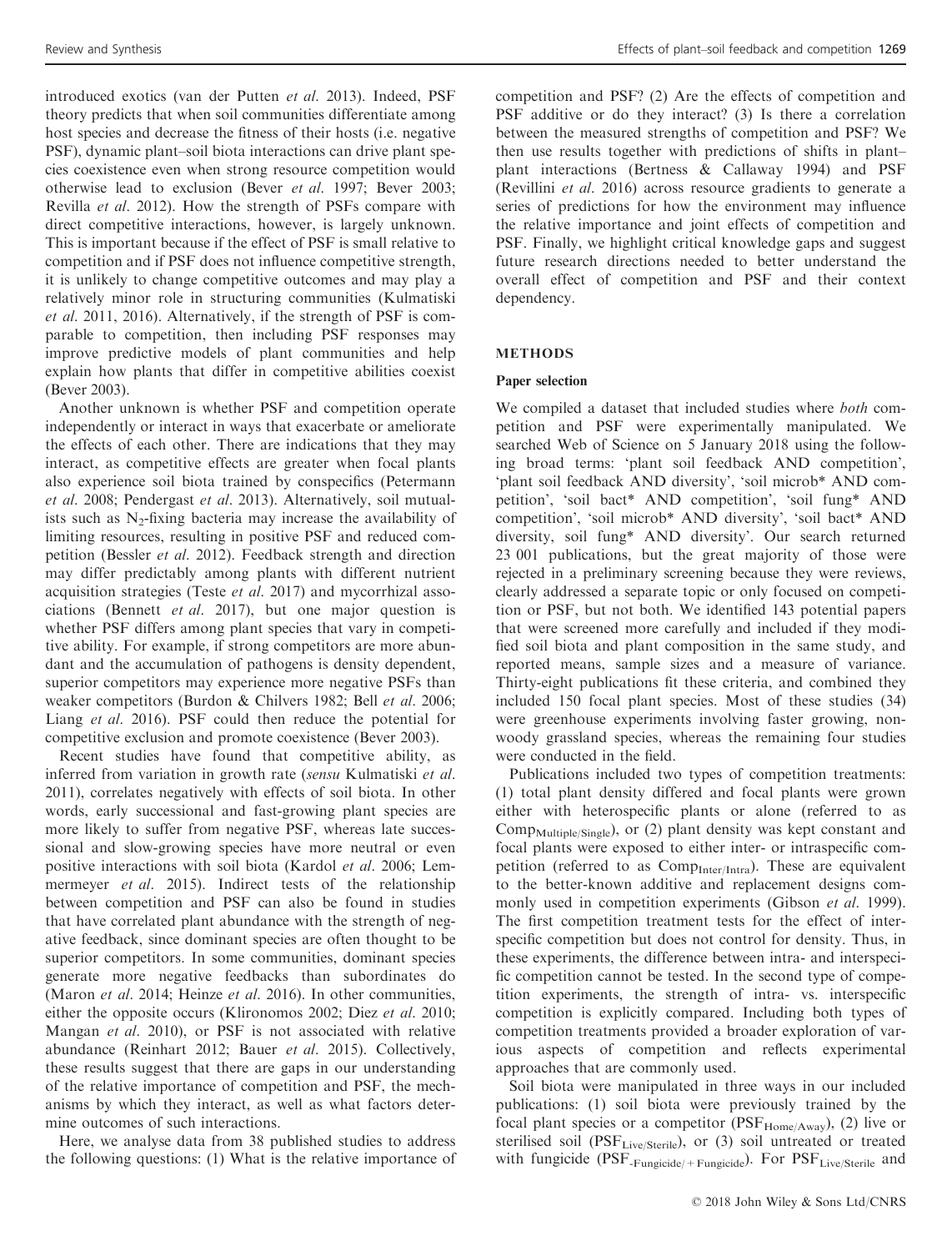PSF-Fungicide/+Fungicide contrasts, we restricted the soil treatment to conspecific soils and/or soils cultivated by mixed communities where conspecifics occurred, as opposed to soil cultivated by heterospecifics. Thus, all PSF treatments in this meta-analysis focused on plant responses to conspecific-associated soil biota.

We included these three PSF treatments because they are commonly used in PSF research and address slightly different aspects of interactions between plants and soil biota. PSF<sub>Home/Away</sub> contrasts test the effect of soil biota cultured by a focal species or its competitor and therefore test for whether there are species-specific effects of soil biota. In contrast, PSF<sub>Live/Sterile</sub> comparisons test the net effect of all soil biota. Finally, PSF<sub>-Fungicide/+Fungicide</sub> tests for the effects of soil fungi (at least those that are suppressed by the fungicide). In some ways, the PSF<sub>Home/Away</sub> contrast is the most realistic in that plants do not grow in soils that have been sterilised or treated with fungicide naturally. However, we believe that all PSF treatments represent some simplifications of reality. For example, PSF<sub>Home/Away</sub> treatments can fail to assess the effect of more generalist soil biota (e.g. Augspurger & Wilkinson 2007; Thomidis et al. 2008; Sarmiento et al. 2017), including some virulent pathogens that can negatively impact > 1000 plant species (Burgess et al. 2017). Also, PSF<sub>Live/Sterile</sub> comparisons may more accurately describe situations where key soil biota (e.g. pathogens and mutualists) are present, ineffective or absent due to abiotic conditions, dispersal limitation and/or disturbance (Augspurger 1984; O'Hanlon-Manners & Kotanen 2004a,b; Hersh et al. 2012; Cardillo et al. 2018). Furthermore, the use of fungicide in PSF research can be an important experimental tool, especially in the field, as soil fungi arguably constitute one of the most important groups of soilborne pathogens (Raaijmakers et al. 2009) and mutualists (Smith & Read 2008), even though non-target effects can

occur (Paul et al. 1989; Van der Putten et al. 1990; Siddiqui & Arif-Uz-Zaman 2004).

The majority of publications (30 of 38) included a full factorial design with all treatment combinations (-Comp-PSF, +Comp-PSF, -Comp+PSF and +Comp+PSF), which allowed us to quantify the overall effects of competition and PSF as well as their potential interaction. The remaining eight publications tested competition and PSF using methods that were not directly comparable (e.g. PSF and competition treatments were conducted in different size pots). Data from these publications were included where possible to evaluate consistency of results across a broader range of experiments. Four of the 30 publications with a full factorial design were conducted in the field instead of the greenhouse (Callaway et al. 2004; Casper & Castelli 2007; Yelenik & Levine 2011; Bennett & Cahill 2016). In those studies, seedlings were either grown alone or transplanted into vegetation that had been established for at least 6 months, but typically much longer. Although the design was consistent with Comp<sub>Multiple/Single</sub>, the effect was much stronger than in greenhouse experiments where competitors were the same age. Therefore, we placed field studies into a separate competition group resulting in three main moderator levels;  $Comp_{\text{Multiple/Single}}$  field,  $Comp_{\text{Multiple/Single}}$  greenhouse, and Comp<sub>Inter/Intra</sub> greenhouse. See Fig. 1 for a graphical outline of the various treatment combinations.

#### Data extraction

We extracted plant performance data from each publication, including total or shoot biomass, or for one publication, seed numbers (Tomiolo et al. 2015; Table S1). We recorded the type of competition and PSF treatment, and metadata specifying whether the experiment was conducted in the field or greenhouse, the identity and functional group  $(C_3$  grass,  $C_4$ 



Figure 1 Graphical depiction of treatment combinations. Dashed lines and circles between icons show the number of independent experiments included in the meta-analysis estimating overall effects. Additional experiments were included in estimations of individual effects (Table S2).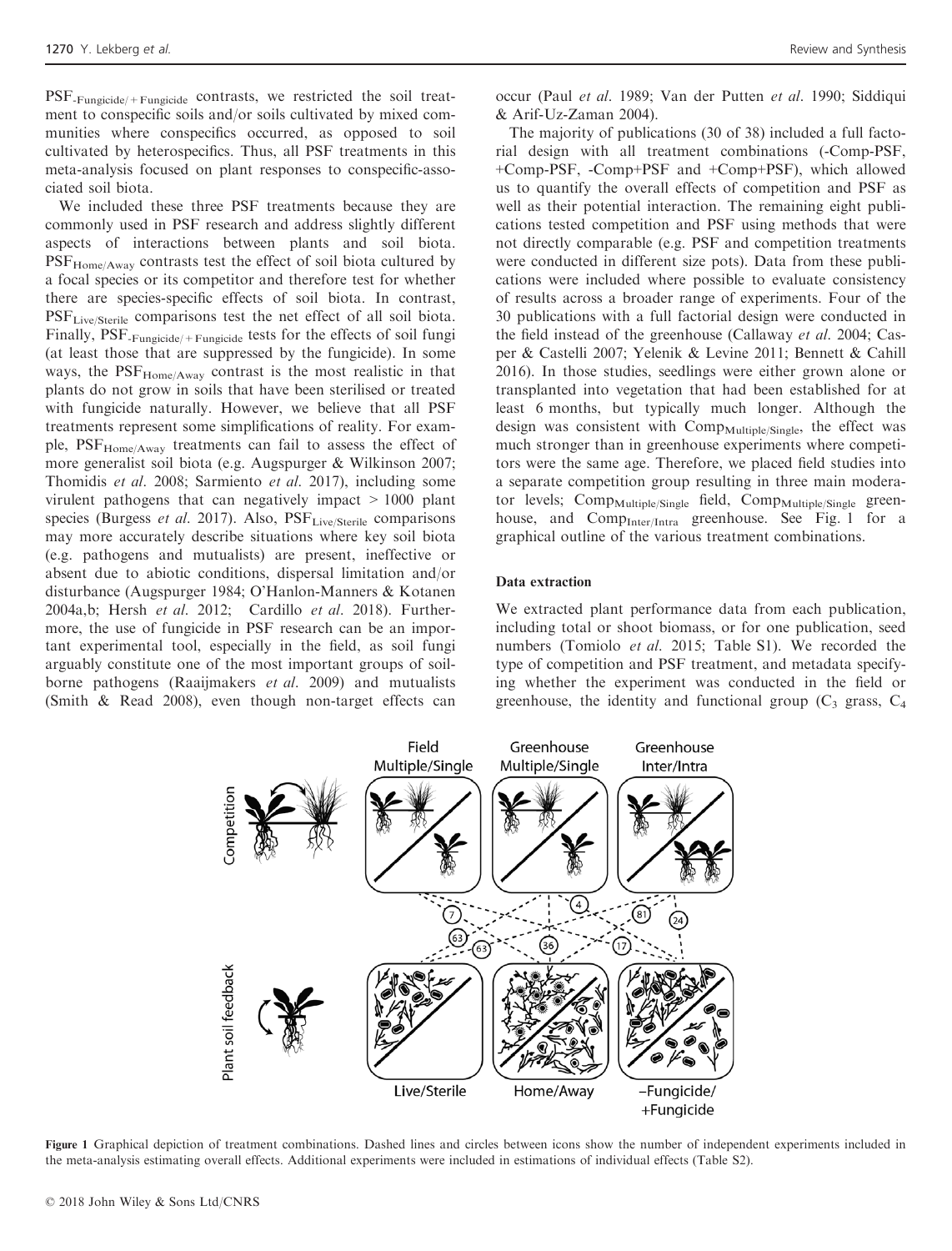grass,  $N_2$ -fixing forb, forb, shrub, tree) of the focal and competitor species, whether species were native or invasive as defined by the authors, if soil biota used in the experiment was collected from natural communities in field or originated from a training phase, and the duration of the experiment. Similar to previous meta-analyses (e.g. Levine et al. 2004; Lekberg & Koide 2005; Hoeksema et al. 2010; Bunn et al. 2015), we extracted multiple experiments from individual publications. We considered experiments independent unless the same combination of plant species, soil biota and PSF treatments were used. In time series experiments, only data from the last harvest was extracted. If treatments differed in origin (e.g. seeds of invaders collected in the native or invasive range) or were exposed to different resources (water, nutrients), we included data as dependent 'trials' within experiments that were incorporated in our analysis as random permutations (Data S1). Overall, our analyses included 627 trials from 417 experiments presented in 38 publications. Means, measures of dispersion (standard error or standard deviation) and sample sizes were extracted from text and tables in main publication or supplemental material, and when results were presented in graphical form, we used WebPlotDigitizer (v 2.6 released 10/20/2013, author Ankit Rohatg,<https://automeris.io/WebPlotDigitizer/>) to extract data. In some cases where means across species were presented (e.g. Maron *et al.* 2016), we contacted authors directly to acquire means and standard deviations for individual species. Standard deviations were back calculated from standard cies. Standard deviations were back calculated from standard errors and sample sizes  $(SD = SE \times \sqrt{n})$ . When replication varied among treatments, we used the smallest value. The data extracted from all of the included papers is presented in Table S1 and more information about the database is in Data S1.

# Effect size calculations and statistical analyses

We report the response ratio  $(RR = treatment/control)$  as the effect size because it is easy to interpret; for example,  $RR = 1.4$  means a 40% increase in plant biomass, while  $RR = 0.6$  means a 40% decrease. However, we used the natural log of the response ratio (ln[RR]) for all analyses because it has less bias and a more normal distribution (Hedges et al. 1999). Thus, estimates of effect sizes reported here were backtransformed, which can generate asymmetrical confidence intervals. We considered the effect size significant when our estimates of the 95% confidence intervals excluded the value of no effect  $(RR = 1)$ .

To understand the relative magnitude of competition and PSF as well as their potential interaction (questions 1 and 2), we estimated both overall and individual effect sizes sensu Morris et al. 2007 (Table S2). Overall effect sizes average the response of one factor across presence/absence of the other factor (analogous to main effects in a two-way ANOVA) and provide an estimate of the interaction between factors (Gurevitch et al. 2000). Individual effect sizes quantify the effect of one factor in the absence or presence of the other factor and allow quantification of the combined effect of both factors (i.e. joint effect size). If the factors interact, their joint effect cannot be predicted from the individual effects. Estimates of

the overall and interaction effects require all treatment combinations and were thus restricted to data from full factorial experiments (325 trials in 295 experiments from 30 publications). We used the same dataset to estimate individual and joint effects. Lastly, we conducted an additional analysis of individual effects where we included the data that reported on some, but not all, treatment combinations and where PSF and competition were not directly comparable. We found that individual effect size estimates fell within, or in one case, very close to the 95% confidence interval of the overall effect size estimates. No matter which method we used, or which dataset we analysed, the patterns of competition and PSF effects were consistent (Table S2). Thus, for simplicity, we focus on results from the full factorial experiments.

All statistical analyses were completed in R (3.4.3; R Core Team, 2017) within the RSTUDIO environment (1.1.423; RStudio Team 2016). The calculations of overall effect sizes, interaction effect size and associated variances followed Morris et al. 2007 (equations B.9-B.12). Individual effect sizes, joint effect size and associated variances were calculated using the 'escalc' function and the 'ROM' measure (the log-transformed ratio of means) within the 'metafor' package (Viechtbauer 2010). Meta-analyses were conducted using 'rma.mv' in that same package. We ran multilevel random and mixedeffects models that accounted for random effects of focal plant species and estimated effect sizes of the different treatments within each factor (Table S2). We report mean values from 1000 permutations of the dataset where each permutation included a randomly selected trial of each experiment (see above independence criteria). We primarily report on results from analysis of the full factorial dataset, but two analyses (interaction and joint effects with moderators) were restricted to a smaller subset as we required at least 20 experiments from three publications for each moderator level (Data S1). To determine if the magnitude of competition differed from PSF, as opposed to just assessing the significance of each effect size, we completed additional meta-analyses on the difference in the overall effect size (Table S2). The associated variance for this difference was calculated following the rules of linear combinations of random variables (Barry & Lindgren 1995).

To assess the correlation between the measured strengths of competition and PSF (question 3), we calculated Pearson's correlation coefficient between the individual effect sizes of competition and PSF. To maintain independence among data, we used the same permutation approach described for the meta-analysis. We evaluated the two competition treatments Comp<sub>Multiple/Single</sub> and Comp<sub>Inter/Intra</sub>, as well as field and greenhouse experiments separately because their effect sizes differed significantly (Fig. 2, Table S2). Also, because our objective with the correlation analyses was to assess the relationship between two variables, not to estimate the overall importance of factor levels, we relaxed the requirement of a minimum of three publications for inclusion. Where the correlations were significant, we assessed the individual PSF treatments separately to ensure that significant effects were not driven by different effect sizes among the various PSF treatments. We also used multiple linear regression to determine whether metadata could account for variation among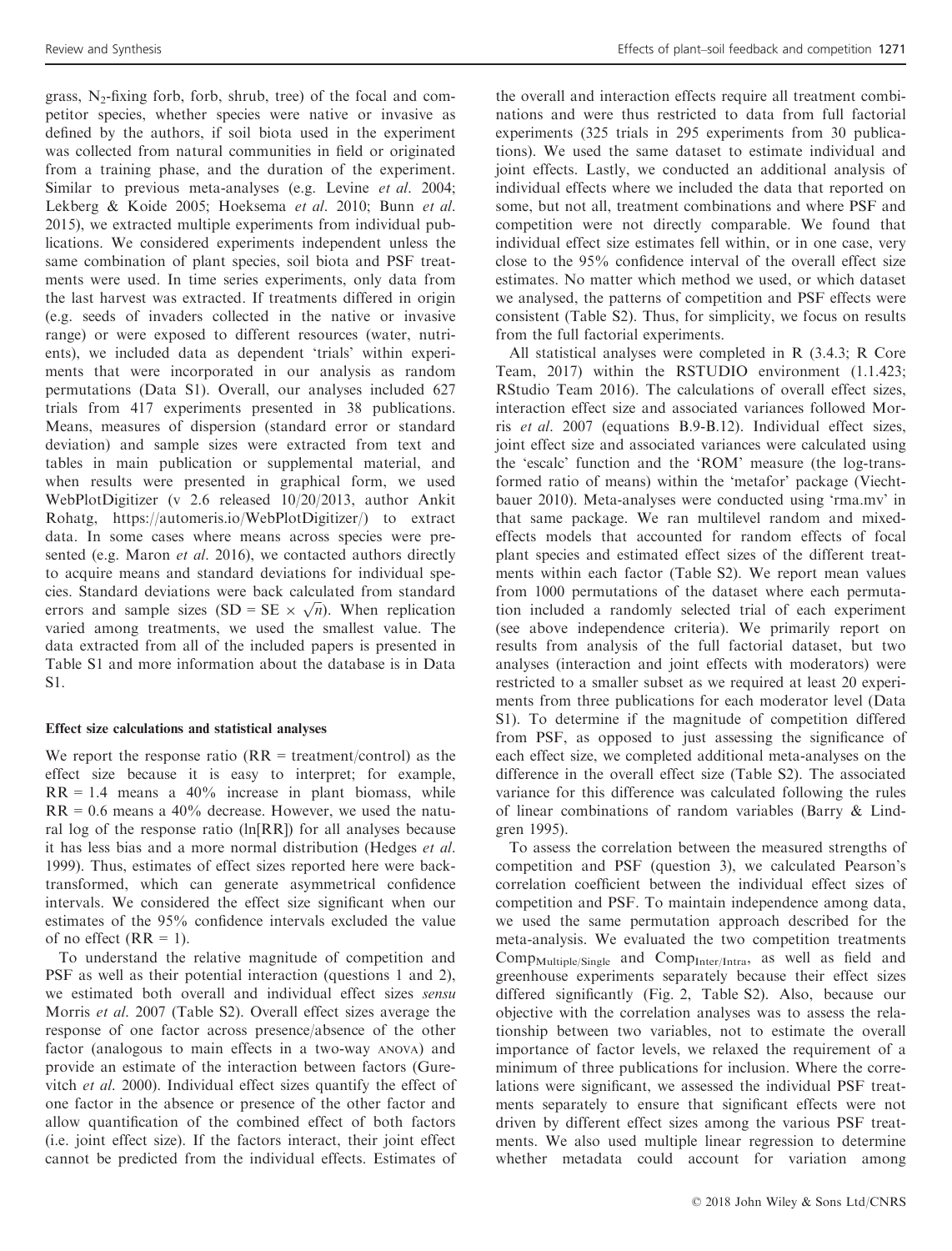

Figure 2 Overall (left) and joint (right) effects of competition and plant–soil feedback (PSF). Overall effects average the effect of competition across studies with and without PSF, and of PSF across studies with and without competition. The joint effect compares plants exposed to both competition and PSF to plants receiving neither. Overall effects were calculated across all experiments (Main effect) and broken by type of treatment. Competition treatments included target plants grown alone or together (Multiple/Single in field or greenhouse) or with different or the same species (Inter/Intra in greenhouse only). PSF treatments included plants grown without or with fungicides (Fungicide), in live or sterile soil (Live/Sterile), or in soil that had been cultured by a conspecific or heterospecific (Home/Away). The numbers along the x-axis show the number of experiments and publications included in the effect size calculations.

residuals in the correlation. More specific details about the statistical methods used in the meta-analysis as well as for the correlation and residual analyses are in Data S1.

#### RESULTS AND DISCUSSION

#### What is the relative importance of competition and PSF?

Both competition and PSF reduced plant biomass as evidenced by their average negative effect sizes (Fig. 2, Table S2). Not surprisingly, the effect of competition was stronger when focal plants were grown with or without a neighbour (Comp<sub>Multiple/Single</sub>) than when plants were grown with a heterospecific vs. a conspecific neighbour  $(Comp_{Inter}/$ Intra Fig. 2, Table S2). The relative importance of competition compared to PSF depended on the method used to assess competition. PSF was weaker than competition when competition studies manipulated plant density (Comp<sub>Multiple/Single</sub>,  $P < 0.001$ ), but PSF and competition were similar when competition treatments involved inter vs. intraspecific contrasts (Comp<sub>Inter/Intra</sub>  $P = 0.42$ ).

Although plant responses to PSF treatments were generally negative, the effect varied among treatments and whether plants were grown in competition. When averaged across competition treatments (i.e. overall effect sizes), the effects of

© 2018 John Wiley & Sons Ltd/CNRS

PSF<sub>Live/Sterile</sub> and PSF<sub>Home/Away</sub> were both negative; plants grown in home and live soils were smaller than plants grown in away or sterilised soil (Fig. 2, Table S2). The overall negative PSF effect was likely due to a higher abundance of more specialised enemies present in the conspecific soil (home and live) compared to the away or sterilised soils. However, in the absence of competition (i.e. individual effect sizes),  $PSF_{Home}$ / Away effects were more muted than PSF<sub>Live/Sterile</sub> and only marginally significant (95% CI: 0.78–1.01,  $P = 0.08$ ; Fig. 3, Fig. S1). This is consistent with previous findings (Kulmatiski & Kardol 2008; Brinkman et al. 2010) and may occur because the away soil harbours biota that can influence the growth of focal plants both positively and negatively, whereas sterilised soils contain neither (e.g. Baker 1971; Mitchell 1978). The dampening of  $PSF<sub>Home/Away</sub>$  effects in the absence of plant competition (Fig. 2, Fig. S1) reflects synergistic effects of CompInter/Intra and PSFHome/Away (discussed in more detail below).

Fungicide applications did not affect plant performance (Fig. 2, Table S2). However, the large confidence intervals reflect variable measured effects and indicate potentially important, but opposing, effects in a subset of cases. For example, fungicides can be beneficial to plants (Maron et al. 2011) if pathogens are suppressed (Bagchi *et al.* 2010), but detrimental when fungal mutualists are reduced (Beare *et al.*)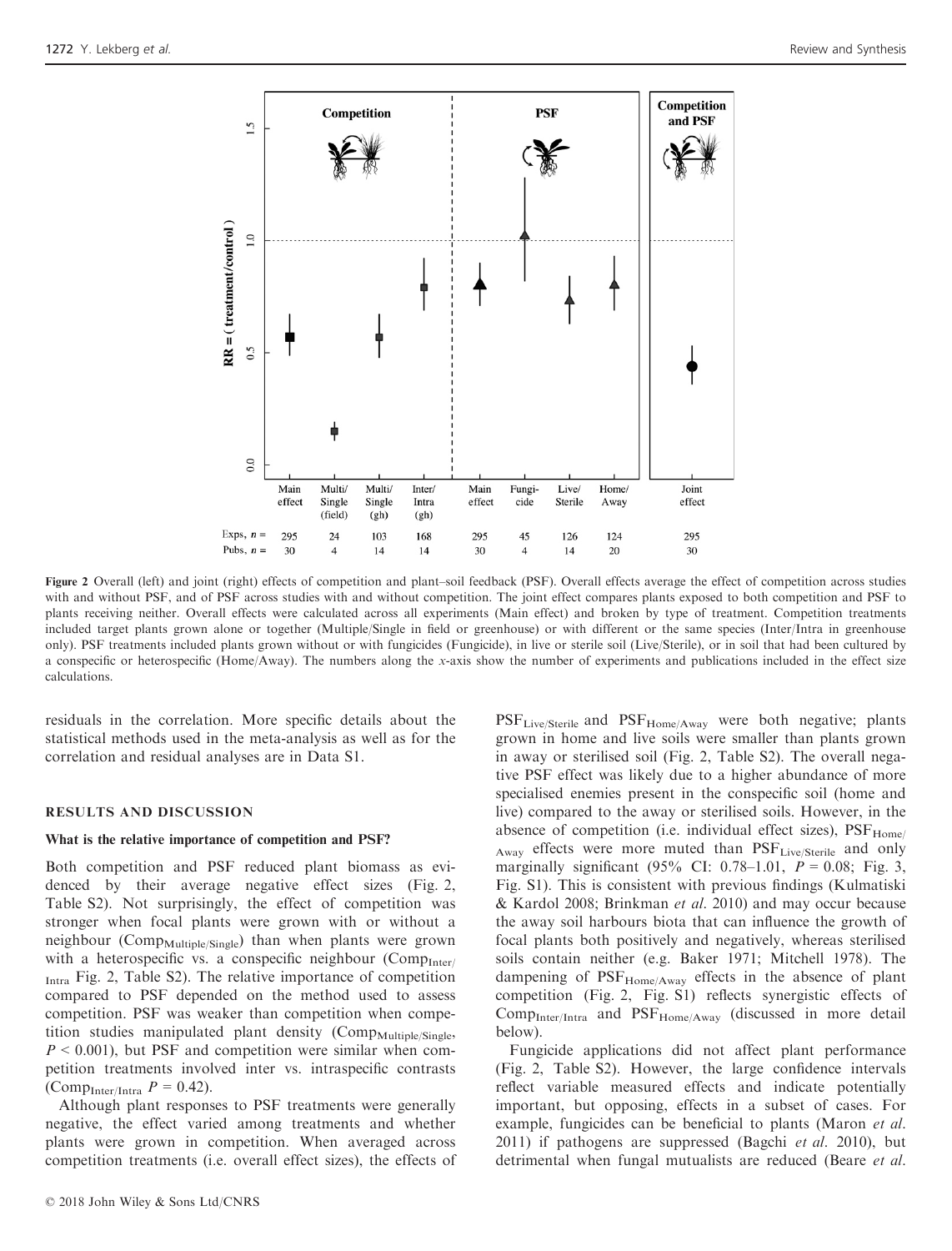

Figure 3 Correlation of individual effect sizes (ln-transformed) of competition and PSF for the subset of experiments where competition was evaluated by the inter- vs. intraspecific contrast. Where PSF values exceed zero, the effect of soil biota was positive on focal plants. Where competition values exceed zero, focal plants were larger when grown with other species than with themselves, that is, intraspecific competition was greater than interspecific competition. PSF, plant–soil feedback.

1993; Hartnett & Wilson 1999). Whether fungicide is beneficial or detrimental may be driven by where the experiment is conducted (greenhouse/field; Kulmatiski et al. 2008), successional stage of the community targeted (Kardol et al. 2006) and environmental conditions that may drive relative abundance of pathogens and mutualists (Revillini et al. 2016).

# Are the effects of competition and PSF additive or do they interact?

Effects of competition and PSF were additive for most treatment combinations, implying that their combined effect can be predicted when competition and PSFs are known separately. In contrast, an interaction occurred when focal plants were grown with a heterospecific plant in home soil  $(P < 0.001$  for Comp<sub>Inter/Intra</sub> x PSF<sub>Home/Away</sub>;  $P \ge 0.20$  for all other combinations). In this case, competition and PSF alone had slight to marginal effects on plant biomass (individual effects: Comp<sub>Inter/Intra</sub>  $P = 0.045$ ; PSF<sub>Home/Away</sub>  $P = 0.081$ , Fig. S1, Table S2), but together they reduced the biomass of target plants to 61% of control plants (95% CI of joint effect: 0.50–0.76; Fig. S1, Table S2). These synergistic negative effects are consistent with PSF theory, where negative densitydependent effects manifest from the accumulation of harmful biota in the plant's root zone, which reduce plant growth and competitive ability. However, it is also possible that this interaction is the outcome of an unintended PSF effect on competitors, because in some experiments, the competitors were growing in their home soil (which was the away soil for the focal plant). Negative PSF experienced by competitors may have weakened competitive strengths and created disconnects between individual and joint effects contributing to the

significant interaction observed. Whether the interaction resulted from synergism or unintended PSF effects, it attests to the interactive effect of soil biota and interspecific competition operating on the focal plant or its competitor.

#### Is there a correlation between the measured strengths of competition and PSF?

When competition was evaluated using plants grown at different densities (Comp<sub>Multiple/Single</sub>) in the greenhouse, soil biota effects were unrelated to competitive responses, both across ( $P = 0.24$ ) as well as within PSF treatments ( $P \ge 0.28$  in all three PSF treatments). In the field, competitive strength (Comp<sub>Multiple/Single</sub>) was negatively correlated with PSF responses ( $R = -0.46$ ,  $P = 0.02$ ) across all experiments. However, when examining this relationship closer, it was driven by different responses between PSF-Fungicide/+Fungicide and PSF<sub>Home/Away</sub> (there were no PSF<sub>Live/Sterile</sub> experiments in this subset of competition treatments), and was not significant  $(P > 0.27)$  when examined separately. It is possible that a relationship exists but that we lacked the power to detect it. However, it is also possible that the lack of relationship indicates that any effect of PSF is swamped by the much stronger effect of a competitor in the  $Comp_{\text{Multiple/Single}}$  treatment (Fig. 2). In so far as this treatment reflects situations where plants may or may not compete with other plants (e.g. disturbed communities where establishment is somewhat stochastic), it suggests that negative density dependence is more likely driven by resource competition than PSF in sparsely populated communities.

When density was held constant and focal plants were exposed to either inter or intraspecific competition in the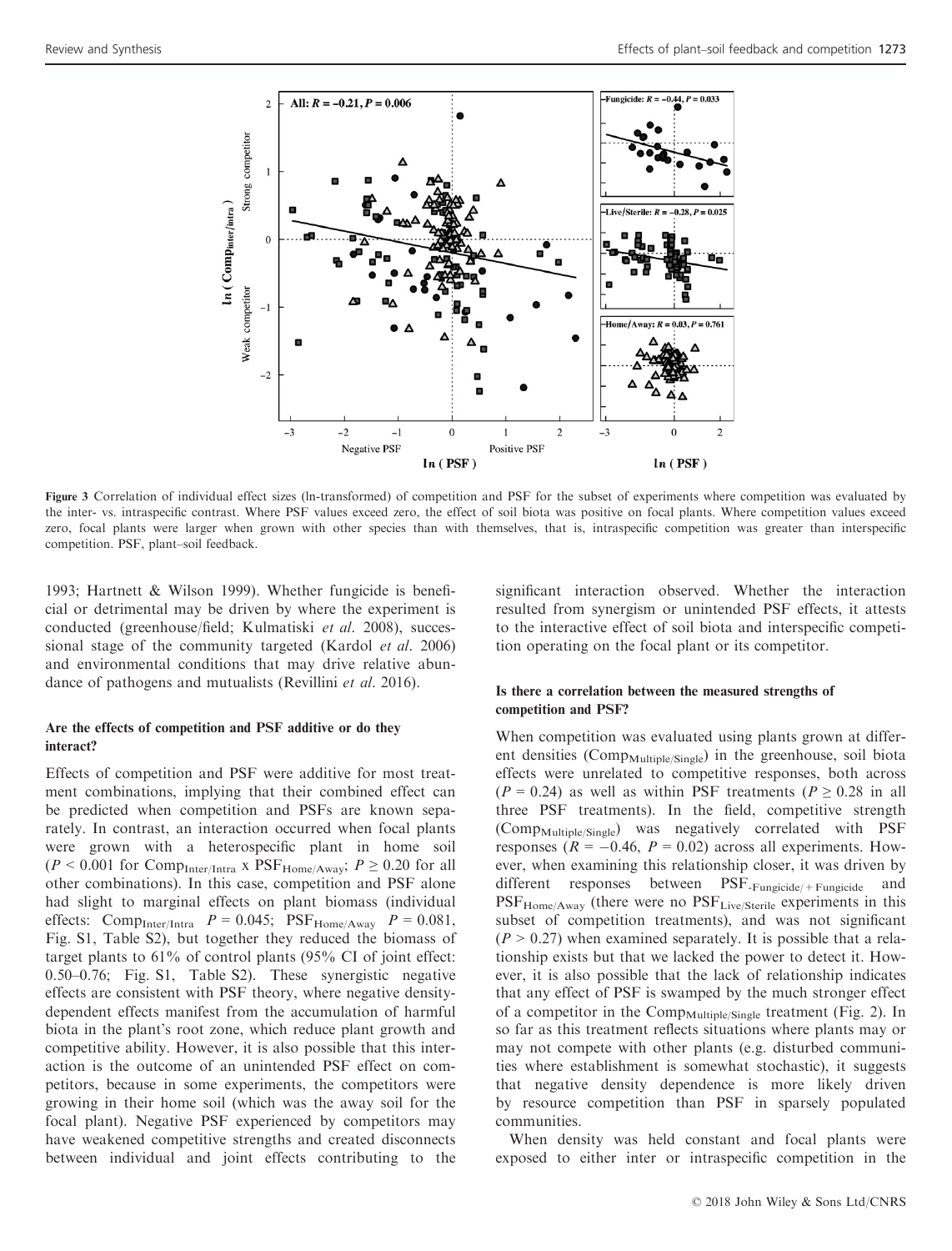greenhouse (Comp<sub>Inter/Intra</sub>; there were no field experiments with this competition treatment), competitive responses were negatively correlated with responses to soil biota across the three PSF treatments  $(R = -0.21, P = 0.006, Fig. 3)$ . That is, strong competitors, which are plants that experienced stronger intraspecific than interspecific competition, or  $ln(Comp_{Inter}/T)$  $I<sub>Intra</sub> > 0$ , were more likely to experience negative PSF. When PSF treatments were evaluated separately, the negative relationship persisted for the  $PSF_{\text{Live/Sterile}}$   $(R = -0.28, P = 0.03)$ and PSF<sub>-Fungicide</sub>  $(R = -0.44, P = 0.03)$  treatments, but not the  $PSF_{Home/Awav}$  treatment ( $R = 0.03$ ,  $P = 0.76$ ). Whether the lack of a significant relationship in the  $PSF_{Home}$ Away treatment was due to biological reasons, methodological issues or a lack of power to detect a relationship is uncertain. For example,  $PSF<sub>Live/Stevile</sub>$  and  $PSF<sub>-Funsicide/+Funsicide</sub>$  treatments assess general differences in tolerance to pathogens and/or reliance on mutualists, which could be driven by the same traits that influence a plant's competitive ability, whereas the PSF<sub>Home/Away</sub> treatment quantifies the degree of host specialisation among microbial communities in ways that may not scale with plant competitiveness. As such, the different relationships observed among PSF treatments could be informative about underlying processes. On the other hand, the significant Comp $_{\text{Inter/Intra}}$  x  $\text{PSF}_{\text{Home/Away}}$  interaction as well as the more muted responses in the  $PSF<sub>Home/Away</sub>$  treatment (indicated as a lesser range in PSF in Fig. 3c) could have obscured a negative relationship if such a relationship occurs. Furthermore, a few data points had considerable leverage on the correlation. For example, three points in the lower left-hand quadrant (depicting plants that were weak competitors and experienced strong negative PSF) had a large influence on the results. When they were removed, the correlation became negative and approached significance ( $R = -0.18$ ,  $P = 0.11$ ). It is clear that more experiments, preferably conducted under the same conditions, are needed to support or refute the different relationships observed here.

We do not know the underlying mechanism(s) for the negative relationship observed between competitive strength and PSF in some of the treatments. However, this relationship is consistent with the body of research indicating that plants with finite resources must trade-off between allocation to growth and defence (Coley et al. 1985) and suggests that a similar trade-off may exist between competition and PSF (Laliberté et al. 2015). That is, strong competitors may be more susceptible to pathogens than weak competitors, whereas weak competitors may benefit more from mutaulists (plants in upper left and lower right quadrants in Fig. 3 respectively). In contrast to a pattern indicative of trade-offs, some species were weak competitors and also suffered from negative PSF (lower left quadrant in Fig. 3), which may make them more susceptible to exclusion from communities where competition and PSF are strong structuring forces. Possible examples of such plants include early successional ruderals (Kardol et al. 2006). Plants in the upper right quadrant in Fig. 3, on the other hand, were strong competitors and also experienced positive PSF. The relatively few points in this quadrant across all three PSF treatments suggest that plants lacking trade-offs, coined 'Hutchinsonian demons' by Kneitel & Chase (2004) are proportionally rare. Invasive plants are sometimes thought

of as 'demonic' because they may be less constrained by trade-offs between growth and defence (Ridenour et al. 2008; Kumschick et al. 2013). They can also be liberated from their co-evolved enemies (Elton 1958) and often experience weak negative, neutral or even positive PSF compared to co-occurring native plants that often suffer strong negative feedbacks (Agrawal et al. 2005; Kulmatiski et al. 2008; but see Anacker et al. 2014). This appeared to be true for the few invaders in our dataset, with the exotic invader Acacia dealbata (Rodríguez-Echeverría et al. 2013) having the most positive PSF and  $Comp<sub>Inter/intra</sub>$  (Fig. S2).

#### Limitations

Most studies in this analysis were short-term  $\approx$  5 months) greenhouse experiments involving competitive interactions among only two to three generally fast-growing, non-woody grassland species (Table S1). This low diversity could have overestimated true effects because increased diversity can moderate both competition and PSF (De Deyn & Van der Putten 2005; Aschehoug & Callaway 2015; Opik & Davison 2016). Also, PSF is generally more negative for grasses and forbs compared with shrubs and trees, and both competition (Schoener 1983) and PSF (Kulmatiski et al. 2008) tend to be more negative in the greenhouse than in the field. Thus, we stress that results obtained in this analysis should not be extrapolated beyond these specific conditions.

While significant patterns emerged from the correlation analysis, much of the variation was not accounted for, resulting in large residuals in Fig. 3. Experimental metadata explained 25% of residual variation in our best-fit model  $(R^2 = 0.25$ ,  $F_{(7146)} = 7.15$ ,  $P < 0.001$ ), and both evaluation phase and the functional group of the focal plant were significant  $(F_{(4146)} = 6.50, P < 0.001$  and  $F_{(3146)} = 12.47, P < 0.001$  respectively). The significance of evaluation phase was driven by a net positive departure of residuals in the longest experiments (16 weeks, 95% CI: 0.14, 0.55), whereas the residual distribution of shorter experiments all overlapped zero. This indicates, not surprisingly, that competition became stronger the longer experiments ran. Among functional groups (Fig. S3), the residual distributions were negative for  $N_2$ -fixing forbs (95% CI:  $-0.64, -0.13$ ) and were positive for the grasses (CI = 0.09, 0.40; 0.07, 0.72). Why grasses may be more competitive than expected for any given level of PSF is uncertain, but the lower competitive ability by  $N_2$ -fixing forbs may be due to a lack of rhizobia when grown in sterilised soils or soil cultured by non-legumes.

To assess if plant functional group and experimental duration affected PSF, we examined the residual variation in PSF after competition was accounted for (i.e. the inverse of the residual analysis explained above). We found that residuals were positive for N<sub>2</sub>-fixing forbs  $(CI = 0.43, 1.02)$ , which experienced stronger positive PSF than predicted by the model. This could be due to the greater host preference in this symbiosis relative to other symbioses, such as AMF. We also found stronger evidence that experimental duration can affect the outcome of experiments. Interactions with soil biota changed from negative to positive with increasing experiment duration (Fig. S4), which means that short-term experiments can bias responses towards more negative PSF. This may result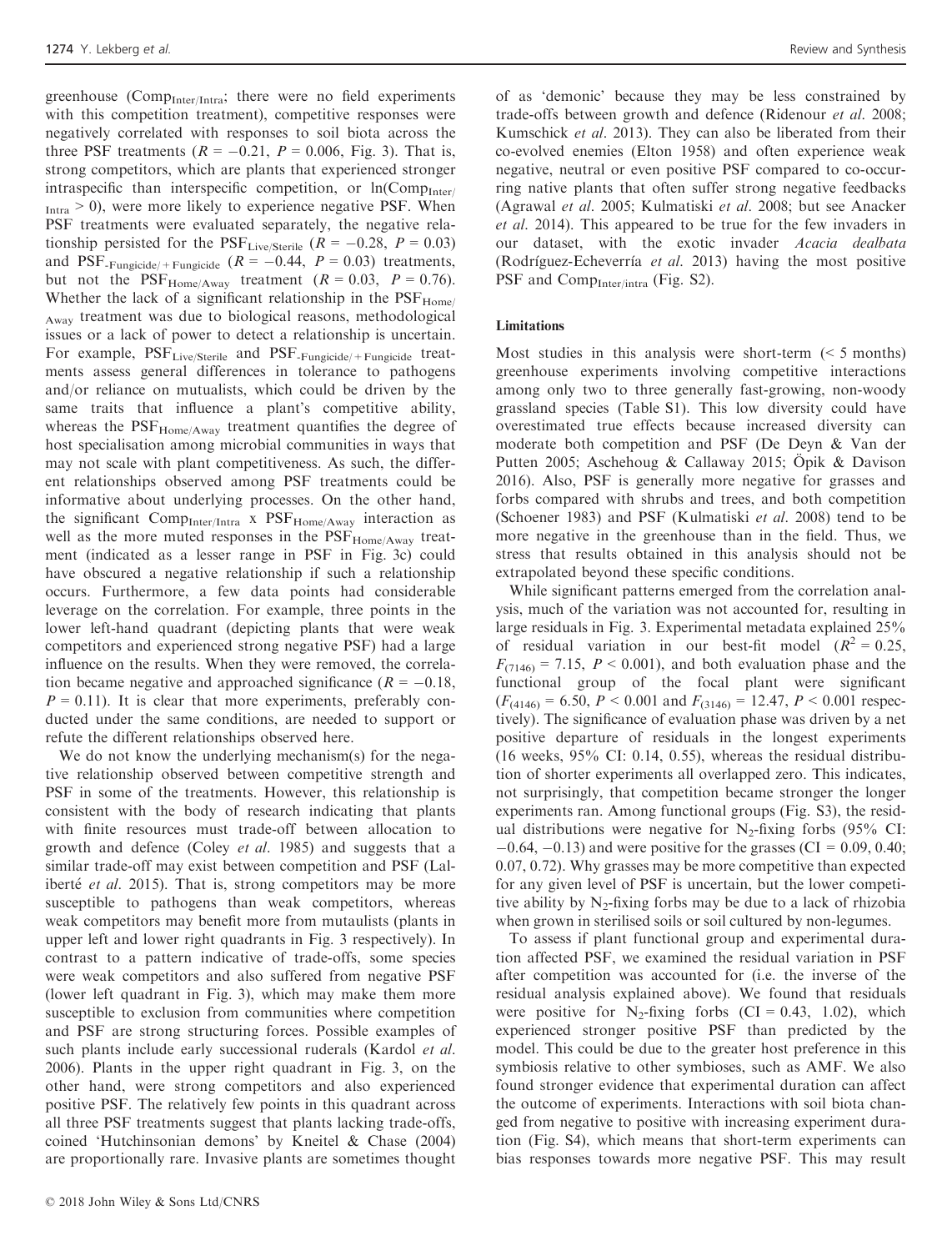from young seedlings being more susceptible than adult plants to pathogens (Walker 1969; Augspurger 1984; Populer 2012). Furthermore, handling of soil inocula (e.g. collection, storage, sieving) for PSF experiments may have varying effects on different groups of soil biota. For example, soil sieving is likely to fragment roots and/or mycelium, which may increase the inoculum potential (i.e. colony-forming units per gram of soil) of soil-borne pathogens relative to mycorrhizal fungi (Petersen & Klug 1994), whereas longer duration experiments may be necessary for positive effects of AMF and  $N_2$ -fixers to manifest (Smith et al. 2009). It is also possible that nutrient depletion over time would favour mutualism rather than parasitism. However, even though our estimates of competition and soil biota may differ from those in mixed natural communities, these controlled experiments provide fundamental empirical data that demonstrate the relative importance and possible interactions between competition and PSF.

Another potential source of variation is whether soil biota was collected from naturally occurring plants or originated from a training phase in experimental field plots, mesocosms or greenhouse pots. The majority (76%) of experiments included in our analyses used a training phase, and, using the same meta-analysis model with conditioning method as the moderator, we found that soil biota origin mattered. Effects of soil biota collected from natural communities were neutral  $(RR = 1.00, P = 0.94)$ , whereas soil biota originating from an experimental training phase resulted in negative PSF  $(RR = 0.72, P < 0.001)$ . Because our dataset was restricted to PSF studies that also manipulated competition, we would not use this dataset on soil training to rule on PSF studies in general, and our replication of untrained studies was much lower than trained studies ( $n = 71$  vs. 224 experiments respectively). However, the stronger effect of soil training observed here support earlier findings by Kulmatiski et al. (2008) and may be due to more exclusive interaction with focal plants relative to natural, mixed plant communities. Indeed, in experiments where focal plant abundance has been modified, PSF is more negative when soil biota originates from plots where focal plants are in higher abundance (Liao et al. 2015; Yang et al. 2015). Thus, plant traits, training period and focal plant abundance may all shape PSF responses and should be considered when planning experiments and interpreting results.

Some of the unaccounted variation in our residual analyses could also be a result of experimental factors that were not recorded, which reinforces the need to carefully document experimental conditions (e.g. soil nutrient availabilities), even those that do not appear to be directly relevant to the study. Such information would be very useful in future meta-analyses (Koricheva et al. 2013).

#### Synthesis

Our analyses indicate that the effect of competition depends on the type of competition. Not surprisingly, growing next to a plant compared to growing alone (Comp<sub>Multiple/Single</sub>) had a stronger negative effect on focal plants than when density was kept constant and comparisons were between inter or intraspecific competition (Comp $_{Inter/Intra}$ , Fig. 2). The effects of soil biota also depended on the particular treatment, and

except for PSF<sub>-Fungicide/+Fungicide</sub>, they were negative and most likely driven by somewhat specialised pathogens. Regardless of the way competition was measured, however, effects of soil biota and competition were additive or synergistic, and plants exposed to both were on average less than half the size of plants that were exposed to neither (Fig. 2). As such, efforts to incorporate PSF (and possibly also plant-phyllosphere feedback responses, Whitaker et al. 2017) into plant competition models (Bever 2003; Kulmatiski et al. 2011) appear warranted and could result in better predictions regarding the outcome of plant–plant interactions.

Our analyses also showed that interspecific competition was stronger than intraspecific competition (i.e.  $Comp_{Inter/Intra} < 1$ in Fig. 2), which could lead to competitive exclusion due to a lack of self-regulation (Tilman 1982). Extrapolating our results from short-term greenhouse experiments to population dynamics in mixed communities is challenging for many reasons, partly because pairwise experiments can elicit unrealistically strong competitive effects (Aschehoug & Callaway 2015), and also because more complex communities can initiate interaction chains that make outcomes hard to predict (Levine et al. 2017). Nonetheless, if and when plants encounter strong interspecific competitors in the field, coexistence may depend on stabilising forces among competitors (sensu Chesson 2000a) such as resource partitioning (Tilman 1982), differential responses to spatial and temporal environmental variation (Chesson 2000b) and self-regulating effects due to densitydependent accumulation of natural enemies (Janzen 1970; Connell 1971). Negative PSF has the potential to prevent competitive exclusion (Bever 1994) and similar to a previous metaanalysis of PSF (Kulmatiski et al. 2008), we found significant and negative responses to soil biota overall (Fig. 2). We also found some support for a relationship between PSF responses and the competitive ability of plants, where stronger competitors were more likely to experience negative than positive interactions with soil biota (Fig. 3). This relationship was not significant in the  $PSF_{Home/Away}$  treatment or where competition was much stronger than PSF (Comp<sub>Multiple/Single</sub>), limiting our confidence in the biological significance and generality of this finding. However, several recent studies have shown similar negative relationships (Lemmermeyer et al. 2015; Chung & Rudgers 2016; Stanescu & Maherali 2017). If reflective of processes operating in natural communities, it implies that soil biota may moderate differences in competitive strength among plants by limiting strong competitors and/or by boosting weak competitors. This is significant, because PSF theory has primarily focused on the role of negative PSF for maintaining coexistence (Bever 2003), whereas positive PSF have often been regarded as a homogenising force driving communities towards low diversity (Reynolds et al. 2003).

# CONTEXT DEPENDENCY, KNOWLEDGE GAPS AND FUTURE DIRECTIONS

The studies included in these analyses were mostly conducted under benign greenhouse conditions. For field studies, however, a major challenge is predicting how the relative importance of interactions changes with environmental context (Agrawal et al. 2007; Maron et al. 2014; Louthan et al. 2015;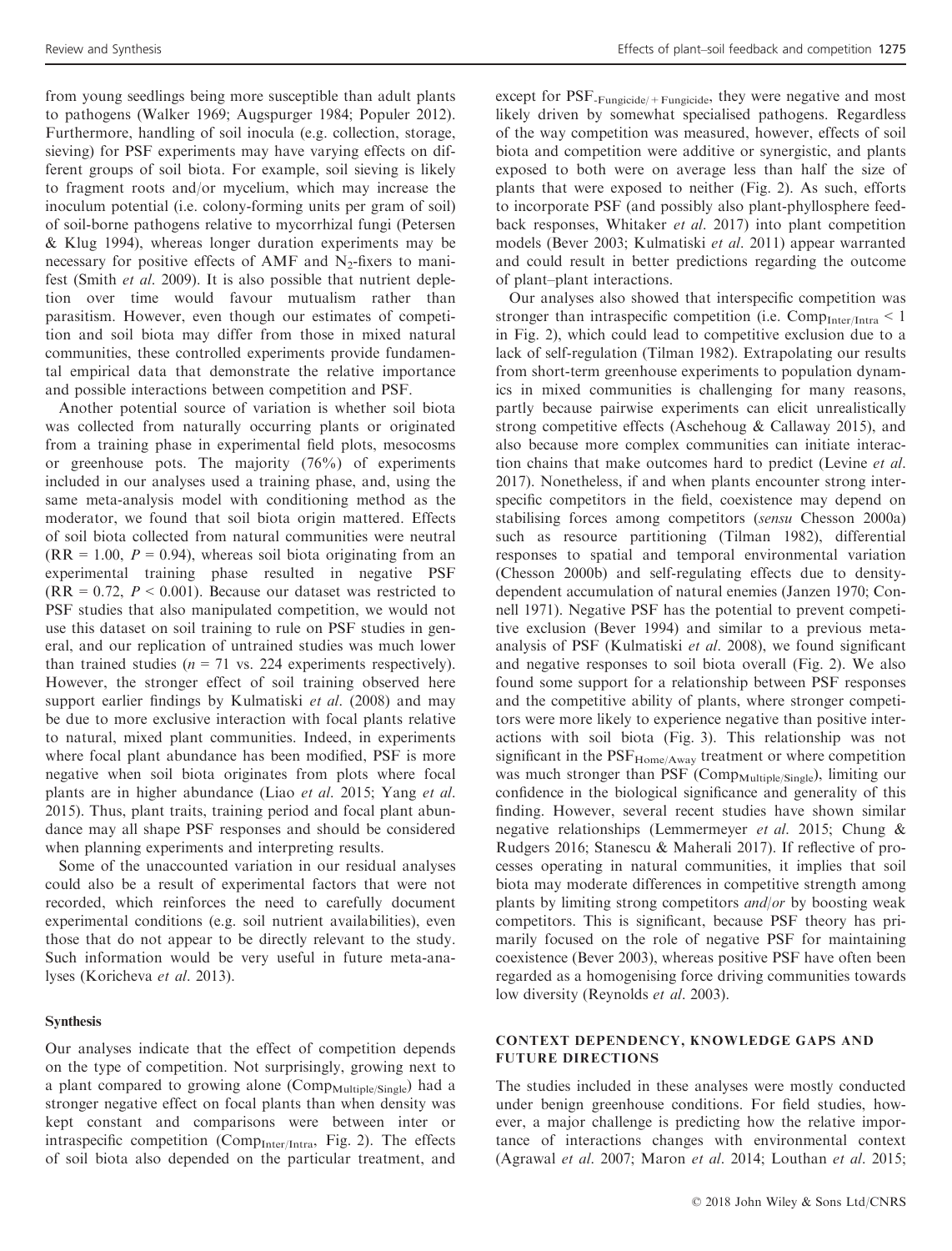Smith-Ramesh & Reynolds 2017). To accomplish this, we need to better understand how environmental conditions select for particular plant traits, how different traits may shape interactions with soil biota and how soil biota directly respond to the environment. Unfortunately, we could not assess the effect of resources on competition and PSF in our analysis due to an insufficient number of experiments that varied resource levels, but it was encouraging to see that four of the five publications that did so were published during the past year (Table S2). In lieu of quantitative analyses, integrating results from our analysis with previously published models describing shifts in interactions among plants (Bertness & Callaway 1994) and their associated soil biota (Revillini et al. 2016) across resource gradients leads to several insights that we discuss below. We then highlight important knowledge gaps and potentially fruitful avenues for future research.

# Individual and joint effects of plant–plant interactions and soil biota across resource gradients

Resource availability may play a central role in mediating both the traits that influence the outcome of plant interactions (defence: Coley et al. 1985; competition: Wilson & Tilman 1993; Besaw et al. 2011; ecological strategy: Cornwell et al. 2008) as well as the strength of the interactions themselves (Grime 1977; Haig & Westoby 1988; Maron et al. 2014; Louthan et al. 2015). One hypothesis for how abiotic gradients can influence the strength of interactions among plants is the Stress Gradient Hypothesis (Bertness & Callaway 1994). This posits that competition should generally be more frequent or important in high-resource, low-stress environments, whereas facilitation should be more common in low-resource, high-stress habitats. That is, resident vegetation in stressful environments is more likely to promote, rather than compete with, adjacent plants (He et al. 2013). Empirical support for this hypothesis is strong (Grime 1977; Callaway et al. 2002; Brooker et al. 2005; He et al. 2013; Cavieres et al. 2014).

Less is known about directional shifts in PSFs, but they may also vary predictably across gradients in resource availability and stress (Treseder & Allen 2002; Reynolds et al. 2003; Van der Putten et al. 2016; Smith-Ramesh & Reynolds 2017). Interactions with soil biota may be predominantly negative in resource-rich and productive environments (Revillini et al. 2016) because soil pathogens often thrive under such conditions (Reynolds et al. 2003; Hersh et al. 2012; Spear et al. 2015), whereas soil mutualists are less abundant or less mutualistic (Treseder & Allen 2002; Johnson et al. 2010). For example, nitrogen and phosphorus additions to grasslands worldwide reduce the abundance of ubiquitous, largely generalist AMF (Avolio et al. 2014; Leff et al. 2015), and nitrogen additions eliminate the positive PSF experienced by a native grass (Larios & Suding 2015) and reduce the soil biotamediated competitiveness of a native against an invader (Shivega & Aldrich-Wolfe 2017). Alternatively, resource-poor habitats may favour mutualists and result in more neutral to positive PSFs if plants allocate resources to symbionts to acquire limiting resources (Reynolds et al. 2003; Revillini et al. 2016). Under extremely low resource availabilities,

however, plants and soil biota may start competing for limiting resources (Treseder & Allen 2002), resulting in less positive PSF. Excluding very harsh conditions, we propose that individual interactions shift from predominantly negative in resource-rich habitats, where competition and negative PSFs predominate, to more positive in resource poor environments where plants may experience facilitation and obtain a net benefit from mutualists in the soil.

Assuming that the mostly additive effects documented in our meta-analysis persist across a resource gradient, then together the effect of plant–plant interactions and PSFs may amplify effects at both low and high resources (Fig. 4). In other words, plants may experience a 'boost' from facilitation and positive PSF in low-resource conditions and be similarly kept in 'check' by competition and negative density-dependent PSF when resource availabilities are greater. Similar to responses within communities where PSF may moderate differences in competitive abilities (Fig. 3), these additive effects could serve as a kind of equaliser across resource gradients in situations where the impacts of these two biotic interactions are similar in strength. While we have focused primarily on fertility gradients, these relationships may shift predictably across precipitation and temperature gradients as well, because non-nutritional benefits by mutualists can equal nutritional benefits (Delavaux et al. 2017) and soil biota may positively affect the fitness of plants by moderating the tolerance to pathogens (Newsham *et al.* 1995), drought (Jayne & Quigley 2014; Rubin et al. 2017), heat (Zhu et al. 2010) and freezing (Chen et al. 2013).

#### Future directions

We have provided estimates for the effects of competition and PSF and have suggested how their interactions may depend on resource levels. This conceptual framework and these analyses point to several research areas that may advance our understanding of biotic interactions and how they may influence the composition of plant communities. If responses to plant–plant interactions and PSF are linear and parallel (Fig. 4), one intriguing implication is that their relative importance may switch across resource gradients (Table 1). That is, the effect of competition would be stronger than PSF in high resource environments but PSF effects would surpass effects of facilitation in low resource environments. One obvious question is whether the negative trend between competitive strength and PSF observed in some greenhouse studies (Fig. 3) persists across resource gradients, especially in lowresource environments where we suggest that positive interactions dominate. Also, if plant–plant interactions and PSF change linearly from positive to negative with increasing resources, biotic interactions are predicted to be weak at intermediate resource levels (Table 1). What effect might this have on plant turnover rates, distributions and diversity across resource gradients, given that strong competition and negative PSF may result in high turnover among plants, whereas facilitation and positive PSF may have stabilising and homogenising effects (Reynolds et al. 2003)?

There are many uncertainties in what we propose above, and while many previous findings cited here support our predictions, some do not. For example, negative PSF can occur in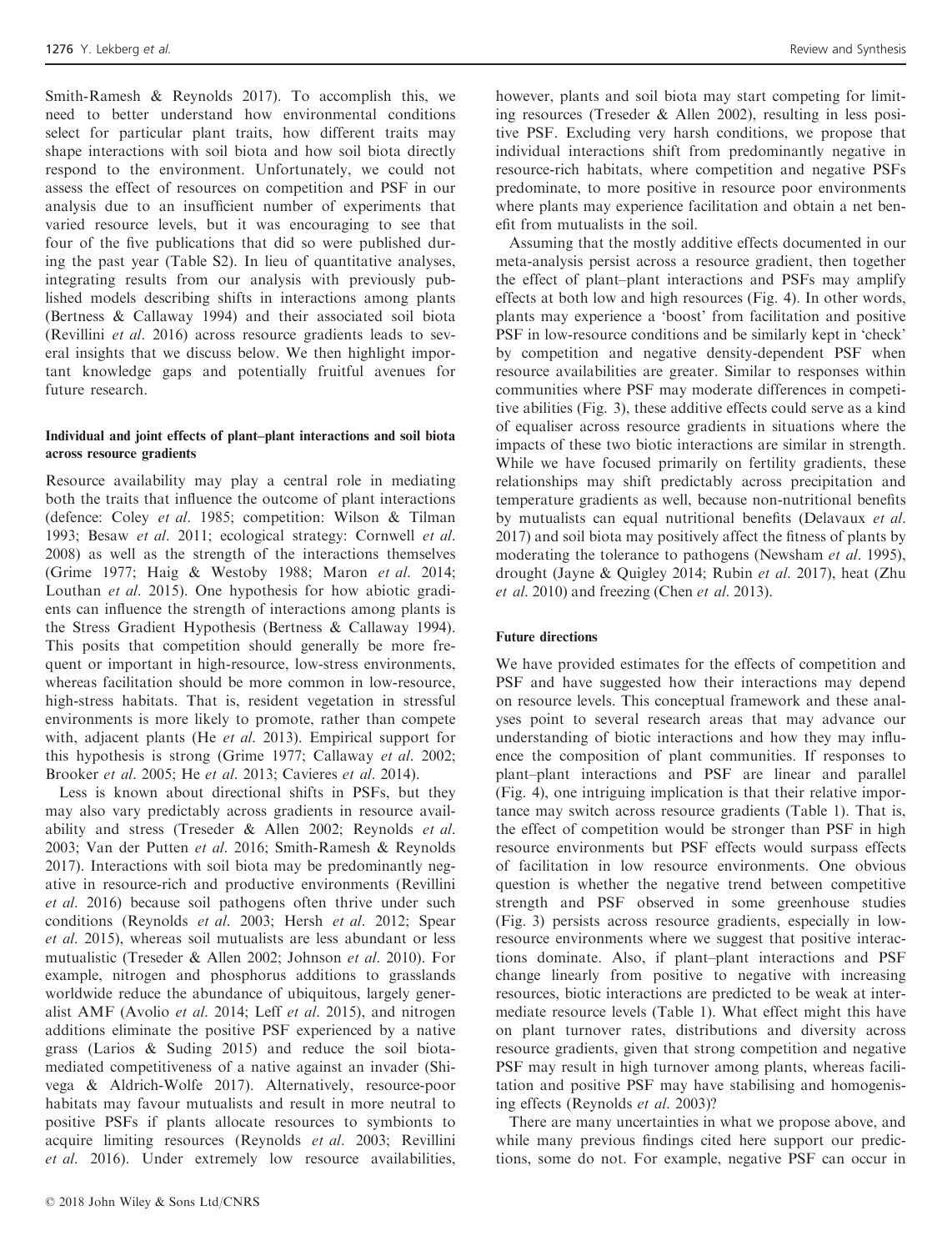

Figure 4 Responses of PSF predicted by the optimal resource allocation model (dashed line) and the stress gradient hypothesis (dot-dash line) and their combined effect (solid line) across resource and/or stress gradients. The horizontal dotted line depicts no net effects. The points plotted represent the metaanalysis results for PSF (triangle), competition (square) and their combined effect (circle), which were, for the most part, conducted under benign conditions. This figure portrays a 'typical plant' (one without specialised adaptations to low/high resources). PSF, plant–soil feedback.

Table 1 List of testable predictions for future, field-based research

- 1. If effects of competition and soil biota are additive (Fig. 2), then their combined effects are predicted from removal or alteration of competition and soil biota alone.
- 2. If stronger competitors are more likely than weaker competitors to experience negative PSF (Fig. 3), and if both biotic interactions are strong and equivalent drivers within communities (Fig. 2), removing soil biota will facilitate competitive exclusion and limit coexistence in both high- and low-resource environments.
- 3. If joint effects of plant–plant interactions and PSF are negative in high resource environments and positive in low resource environments, then removing neighbour plants and soil biota will have a positive effect on focal plants in high- but not low-resource environments (Fig. 4).
- 4. If plant–plant interactions and PSF change linearly from positive to negative with increasing resources, then these biotic interactions are weak at intermediate resource levels; removing neighbour plants and soil biota should have a small effect in those environments relative to gradient end points (Fig. 4).
- 5. If pathogens have a higher degree of host preference than mutualists do, then synergistic effects between PSF and competition in highresource environments are more likely to occur than between PSF and facilitation in low resource-environments.
- 6. If plant–plant and PSF responses are linear and parallel across resource gradients (Fig. 4), then the relative importance of the two will switch along resource gradients; plant–plant interactions will have stronger effects than PSF under high resources, whereas the opposite will be true in low resources.

PSF, plant–soil feedback.

extremely low-resource environments (Chung & Rudgers 2016; Lambers et al. 2017; Teste et al. 2017) and positive PSF can help maintain monodominant stands of ectomycorrhizal trees in the highly productive tropics (McGuire 2007). Assessing the

support for the predictions and questions outlined here (Table 1) and elsewhere (e.g. Treseder & Allen 2002; Smith-Ramesh & Reynolds 2017) will require research across natural gradients (e.g. rainfall, nutrient deposition or chronosequence) as well as studies that identify and manipulate key biogeochemical properties of gradients where plant density and PSF are explicitly measured or manipulated. Like others (Kulmatiski & Kardol 2008; Lou *et al.* 2014), we argue that advances in our understanding of linkages between PSF and plant community dynamics are likely to follow as researchers conduct more studies in the field using carefully conceived designs (see Smith-Ramesh & Reynolds 2017). Field experiments are challenging, in part because soil communities are complex and spatially variable, and unlike individual plants, soil biota are not easy to identify, isolate and manipulate. However, recent studies involving inoculation experiments on large (Wubs et al.  $2016$ ) and more moderate scales (Bennett et al. 2017), biocide applications (Reinhart & Clay 2009; Bagchi et al. 2014) and reciprocal transplants approaches (Reed & Martiny 2007; Yelenik & Levine 2011) illustrate that these challenges are not insurmountable and can provide unique insights into the relative importance of soil biota in more complex settings.

To fully understand and predict shifts in PSF, however, we need to consider individual responses of mutualists, pathogens and decomposers to resource conditions (Heinze et al. 2016; Van der Putten et al. 2016). There is a rich history in microbial ecology that needs to be better incorporated into PSF research. Plant pathologists have spent decades studying the factors that regulate disease (Hord & Ristaino 1992; Yanar et al. 1997), and mycorrhizal ecologists have long recognised that mycorrhizal function depends on resource supply and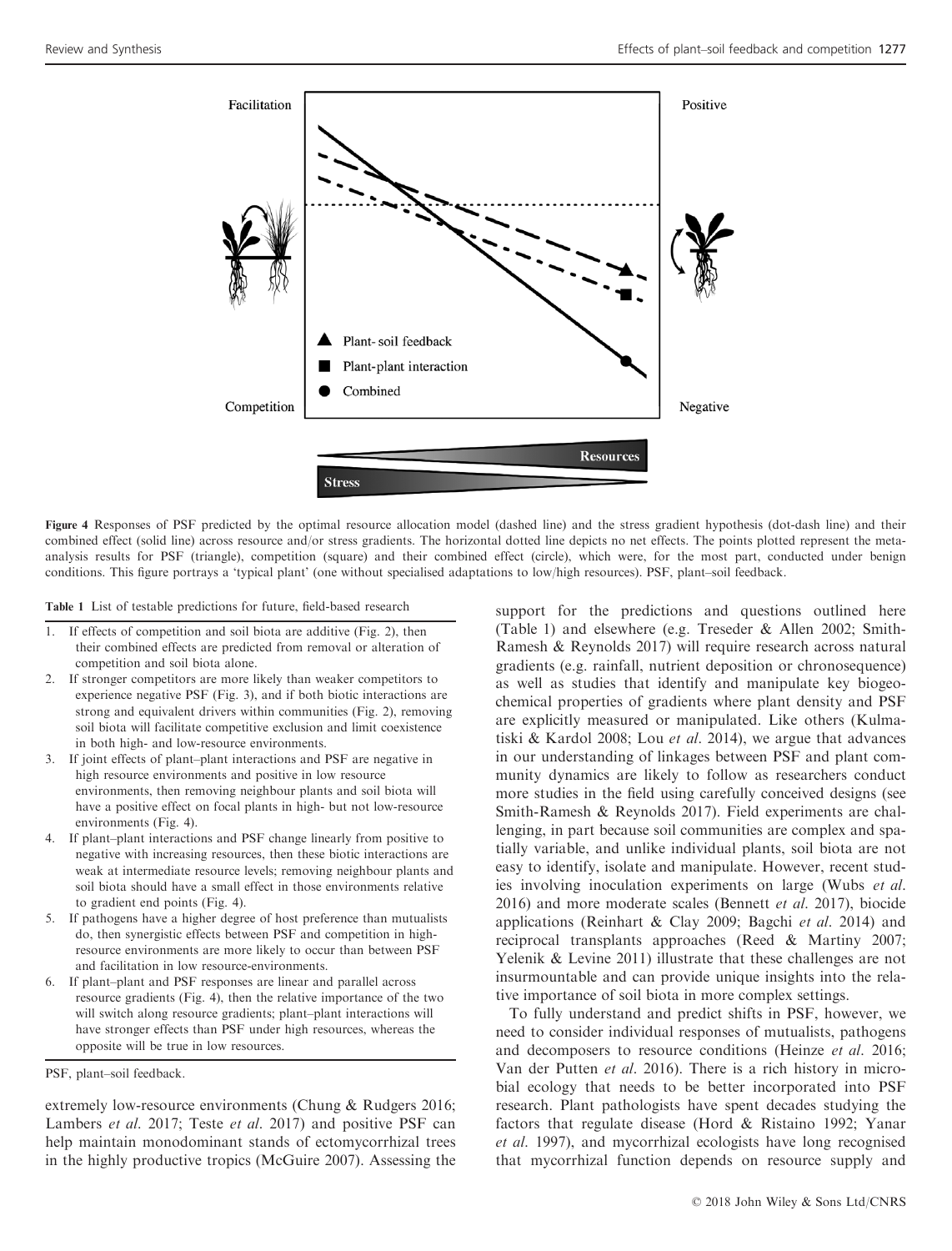demand and can range from mutualistic to parasitic (Johnson et al. 1997; Treseder & Allen 2002). As such, PSF responses may not necessarily correlate with predictable shifts in abundances of various microbial groups. For example, AMF could conceivably be more abundant in high- than low-resource environments, because a large plant could allocate more carbon to these symbionts than a small plant, but a small plant would benefit more than a plant that is not as resource limited if AMF can help acquire limiting resources.

Recent advances in analytical tools, including high throughput sequencing and quantitative stable isotope probing (e.g. Drigo et al. 2010; Leff et al. 2015) are revealing the complexity and potential functionality of soil biota. Curated databases, such as MycoDB, FunGuild and MaarjAM (Opik et al. 2010; Chaudhary et al. 2016; Nguyen et al. 2016) can inform on potential function of sequenced microbial communities and generate species distribution maps to estimate shifts across environmental gradients (Kivlin et al. 2017). This information could be combined with metagenomics methods that track shifts in functional genes associated with pathogenicity and nutrient acquisition. This could be particularly interesting for AMF given that they can aid in nutrient acquisition as well as pathogen protection (Sikes et al. 2009), which means that the function of this group of soil biota may shift across resource gradients.

#### **CONCLUSIONS**

Our analyses show that PSF effects, while variable among different treatments, can rival the effects of competition. Combined, PSF and competition can have additive and sometimes synergistic effects and result in plants that are less than half the size of plants that experience neither. As such, incorporating PSF into plant competition models will likely improve predictions of plant–plant interaction outcomes. We also found that when plants experience moderate, but not strong competition, PSF has the potential to reduce differences in competitive abilities among plants and promote coexistence.

Extrapolating from our analytical results, we suggest that the combined effects of plant–plant interactions and PSFs are likely to amplify negative interactions in high-resource environments and enhance positive biotic interactions in lowresource environments. Exploring these interactions in field conditions with greater biotic complexity will provide empirical tests of the ideas presented here on how plant interactions and PSF affect the organisation of plant communities, as well as help us predict responses of plant communities to rapid anthropogenic global change.

# ACKNOWLEDGEMENTS

This manuscript is the product of a workshop sponsored by MPG Ranch. We are indebted to the authors of publications included in the analyses who so generously shared their data. We are also grateful to Dean Pearson, Peter Adler, Peter Kennedy, Philip Ramsey, Mike McTee and three anonymous reviewers for insightful comments that improved earlier drafts of this manuscript, and to Kelly LaFlamme who fed us during the workshop and helped with references. YL and BL are grateful to MPG Ranch for funding, JLM was funded by

NSF grant DEB-1553518, and RMC thanks the NSF EPS-CoR Track-1 EPS-1101342 (INSTEP 3) for support.

#### AUTHORSHIP

YL coordinated the writing and coded the papers included in the meta-analysis. RB conducted the meta-analyses with input from JB, SK and YL, and BL ran the correlation and residual analyses and made all figures except Fig. 1, which was provided by Emily Harrington. SK did the original Web of Science search and screened abstracts for the meta-analysis, and YL, KR, MH, JM and BL screened potential papers more carefully for inclusion. All co-authors participated in generating the ideas presented here and actively partook in the writing of this manuscript.

#### DATA ACCESSIBILITY STATEMENT

Data required to repeat the analyses presented here are available in the Dryad Digital Repository (doi:[10.5061/dryad.487fq3m\)](https://doi.org/10.5061/dryad.487fq3m).

#### **REFERENCES**

- Agrawal, A.A., Kotanen, P.M., Mitchell, C.E., Power, A.G., Godsoe, W. & Klironomos, J. (2005). Enemy release? An experiment with congeneric plant pairs and diverse above- and belowground enemies. Ecology, 86, 2979–2989.
- Agrawal, A.A., Ackerly, D.D., Arnold, A.E., Cáceres, C., Doak, D.F., Post, E. et al. (2007). Filling key gaps in population and community ecology. Front. Ecol. Environ., 5, 145–152.
- Anacker, B.L., Klironomos, J.N., Maherali, H., Reinhart, K.O. & Strauss, S.Y. (2014). Phylogenetic conservatism in plant-soil feedback and its implications for plant abundance. Ecol. Lett., 17, 1613–1621.
- Aschehoug, E.T. & Callaway, R.M. (2015). Diversity increases indirect interactions, attenuates the intensity of competition, and promotes coexistence. Am. Nat., 186, 452–459.
- Aschehoug, E.T., Brooker, R., Atwater, D.Z., Maron, J.L. & Callaway, R.M. (2016). The mechanisms and consequences of interspecific competition among plants. Annu. Rev. Ecol. Evol. Syst., 47, 263–281.
- Augspurger, C.K. (1984). Seedling survival of tropical tree species: interactions of dispersal distance, light-Gaps, and pathogens. Ecology, 65, 1705–1712.
- Augspurger, C.K. & Wilkinson, H.T. (2007). Host specificity of pathogenic Pythium species: implications for tree species diversity. Biotropica, 39, 702–708.
- Avolio, M.L., Koerner, S.E., La Pierre, K.J., Wilcox, K.R., Wilson, G.W.T., Smith, M.D. et al. (2014). Changes in plant community composition, not diversity, during a decade of nitrogen and phosphorus additions drive above-ground productivity in a tallgrass prairie. J. Ecol., 102, 1649–1660.
- Bagchi, R., Swinfield, T., Gallery, R.E., Lewis, O.T., Gripenberg, S., Narayan, L. et al. (2010). Testing the Janzen-Connell mechanism: pathogens cause overcompensating density dependence in a tropical tree. Ecol. Lett., 13, 1262–1269.
- Bagchi, R., Gallery, R.E., Gripenberg, S., Gurr, S.J., Narayan, L., Addis, C.E. et al. (2014). Pathogens and insect herbivores drive rainforest plant diversity and composition. Nature, 506, 85–88.
- Baker, R. (1971). Analyses involving inoculum density of soil-borne plant pathogens in epidemiology. Phytopathology, 61, 1280–1292.
- Barry, D.A. & Lindgren, B.W. (1995). Statistics: Theory and Methods, 2nd edn. Duxbury Press, Belmont, CA, p. 102.
- Bauer, J.T., Mack, K.M.L. & Bever, J.D. (2015). Plant-soil feedbacks as drivers of succession: evidence from remnant and restored tallgrass prairies. Ecosphere, 6, 1–12.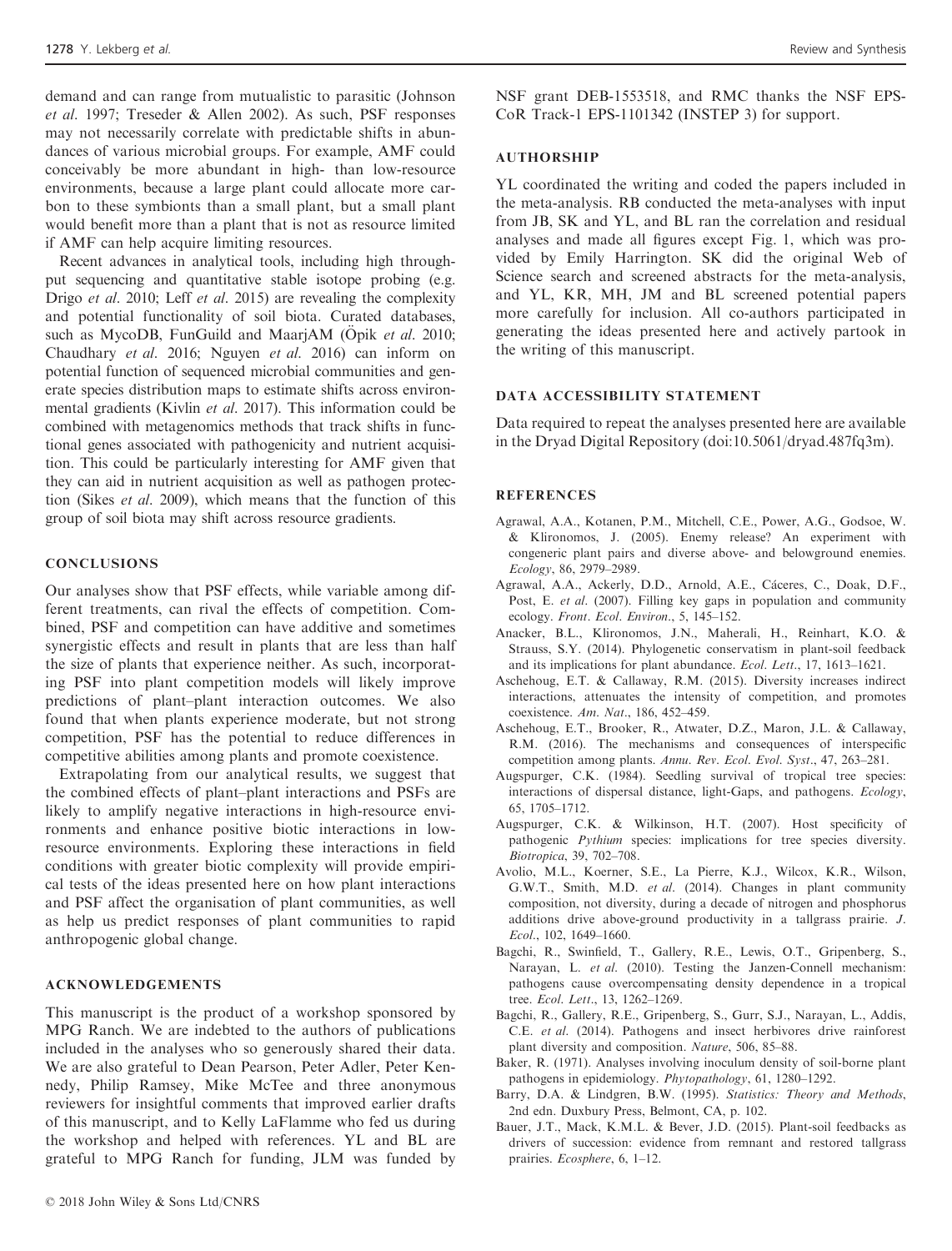- Beare, M.H., Coleman, D.C., Pohlad, B.R. & Wright, D.H. (1993). Residue placement and fungicide effects on fungal communities in conventional and no-tillage soils. Soil Sci. Soc. Am. J., 57, 392-399.
- Bell, T., Freckleton, R.P. & Lewis, O.T. (2006). Plant pathogens drive density-dependent seedling mortality in a tropical tree. Ecol. Lett., 9, 569–574.
- Bennett, J.A. & Cahill, J.F. (2016). Fungal effects on plant-plant interactions contribute to grassland plant abundances: evidence from the field. J. Ecol., 104, 755–764.
- Bennett, J.A., Maherali, H., Reinhart, K.O., Lekberg, Y., Hart, M.M. & Klironomos, J. (2017). Plant-soil feedbacks and mycorrhizal type influence temperate forest population dynamics. Science, 355, 181–184.
- Bertness, M.D. & Callaway, R. (1994). Positive interactions in communities. Trends Ecol. Evol., 9, 191–193.
- Besaw, L.M., Thelen, G.C., Sutherland, S., Metlen, K. & Callaway, R.M. (2011). Disturbance, resource pulses and invasion: short-term shifts in competitive effects, not growth responses, favour exotic annuals. J. Appl. Ecol., 48, 998–1006.
- Bessler, H., Oelmann, Y., Roscher, C., Buchmann, N., Scherer-Lorenzen, M., Schulze, E.D. et al. (2012). Nitrogen uptake by grassland communities: contribution of N2 fixation, facilitation, complementarity, and species dominance. Plant Soil, 358, 301–322.
- Bever, J.D. (1994). Feedback between plants and their soil communities in an old field community. Ecology, 75, 1965–1977.
- Bever, J.D. (2003). Soil community feedback and the coexistence of competitors: conceptual frameworks and empirical tests. New Phytol., 157, 465–473.
- Bever, J.D., Westover, K.M. & Antonovics, J. (1997). Incorporating the soil community into plant population dynamics: the utility of the feedback approach. J. Ecol., 85, 561–573.
- Bever, J.D., Mangan, S.A. & Alexander, H.M. (2015). Maintenance of plant species diversity by pathogens. Annu. Rev. Ecol. Evol. Syst., 46, 305-325.
- Brinkman, P.E., Van der Putten, W.H., Bakker, E.J. & Verhoeven, K.J.F. (2010). Plant-soil feedback: experimental approaches, statistical analyses and ecological interpretations. J. Ecol., 98, 1063–1073.
- Brooker, R., Kikvidze, Z., Pugnaire, F.I., Callaway, R.M., Choler, P., Lortie, C.J. et al. (2005). The importance of importance. Oikos, 109, 63–70.
- Bunn, R.A., Ramsey, P.W. & Lekberg, Y. (2015). Do native and invasive plants differ in their interactions with arbuscular mycorrhizal fungi? A meta-analysis. J. Ecol, 103, 1547–1556.
- Burdon, J.J. & Chilvers, G.A. (1982). Host density as a factor in plant disease ecology. Annu. Rev. Phytopathol., 20, 143–166.
- Burgess, T.I., Scott, J.K., Mcdougall, K.L., Stukely, M.J.C., Crane, C., Dunstan, W.A. et al. (2017). Current and projected global distribution of Phytophthora cinnamomi, one of the world's worst plant pathogens. Glob. Change Biol., 23, 1661–1674.
- Callaway, R.M., DeLucia, E.H., Moore, D., Nowak, R. & Schlesinger, W.H. (1996). Competition and facilitation: contrasting effects of Artemisia tridentata on desert vs. montane pines. Ecology, 77, 2130–2141.
- Callaway, R.M., Brooker, R.W., Choler, P., Kikvidze, Z., Lortiek, C.J., Michalet, R. et al. (2002). Positive interactions among alpine plants increase with stress. Nature, 417, 844–848.
- Callaway, R.M., Thelen, G.C., Barth, S., Ramsey, P.W. & Gannon, J.E. (2004). Soil fungi alter interactions between the invader Centaurea maculosa and north american natives. Ecology, 85, 1062–1071.
- Cardillo, E., Acedo, A. & Abad, E. (2018). Topographic effects on dispersal patterns of Phytophthora cinnamomi at a stand scale in a Spanish heathland. PLoS ONE, 13, e0195060.
- Casper, B.B. & Castelli, J.P. (2007). Evaluating plant-soil feedback together with competition in a serpentine grassland. Ecol. Lett., 10, 394–400.
- Cavieres, L.A., Brooker, R.W., Butterfield, B.J., Cook, B.J., Kikvidze, Z., Lortie, C.J. et al. (2014). Facilitative plant interactions and climate simultaneously drive alpine plant diversity. Ecol. Lett., 17, 193–202.
- Chaudhary, V.B., Rúa, M.A., Antoninka, A., Bever, J.D., Cannon, J., Craig, A. et al. (2016). MycoDB, a global database of plant response to mycorrhizal fungi. Sci. Data, 3, 1–10.
- Chen, J., Xue, B., Xia, X. & Yin, W. (2013). A novel calcium-dependent protein kinase gene from Populus euphratica, confers both drought and cold stress tolerance. Biochem. Biophys. Res. Commun., 441, 630–636.
- Chesson, P. (2000a). Mechanisms of maintenance of species diversity. Annu. Rev. Ecol. Syst., 31, 343–366.
- Chesson, P. (2000b). General theory of competitive coexistence in spatially-varying environments. Theor. Popul. Biol., 58, 211–237.
- Chung, Y.A. & Rudgers, J.A. (2016). Plant soil feedbacks promote negative frequency dependence in the coexistence of two aridland grasses. Proc. R. Soc. B, 283, 1–10.
- Coley, P.D., Bryant, J.P. & Chapin, S.I. (1985). Resource availability and plant antiherbivore defense. Science, 230, 895–899.
- Connell, J.H. (1971). On the role of natural enemies in preventing competitive exclusion in some marine animals and in rain forest trees. In: Dynamics of Populations. (eds Den Boer, P.J., Gradwell, G.R.). PUDOC, Wageningen, pp. 298–312.
- Cornwell, W.K., Cornelissen, J.H.C., Amatangelo, K., Dorrepaal, E., Eviner, V.T., Godoy, O. et al. (2008). Plant species traits are the predominant control on litter decomposition rates within biomes worldwide. Ecol. Lett., 11, 1065–1071.
- De Deyn, G.B. & Van der Putten, W.H. (2005). Linking aboveground and belowground diversity. Trends Ecol. Evol., 20, 625–633.
- Delavaux, C.S., Smith-Ramesh, L.M. & Kuebbing, S.E. (2017). Beyond nutrients: a meta-analysis of the diverse effects of arbuscular mycorrhizal fungi on plants and soils. Ecology, 98, 2111–2119.
- Diez, J.M., Dickie, I., Edwards, G., Hulme, P.E., Sullivan, J.J. & Duncan, R.P. (2010). Negative soil feedbacks accumulate over time for non-native plant species. Ecol. Lett., 13, 803–809.
- Drigo, B., Pijl, A.S., Duyts, H., Kielak, A.M., Gamper, H.A. & Houtekamer, M.J. (2010). Shifting carbon flow from roots into associated microbial communities in response to elevated atmospheric CO2. PNAS, 107, 10938–10942.
- Elton, C. (1958). The Ecology of Invasions by Animals and Plants. Methuen, London.
- Gibson, D.J., Connolly, J., Hartnett, D.C. & Weidenhamer, J.D. (1999). Design for greenhouse studies of interactions between plants. J. Ecol., 87,  $1 - 16$ .
- Grace, J.B. & Tilman, D. (1990). Perspectives on Plant Competition. Academic Press, San Diego, CA.
- Grime, J.P. (1977). Evidence for the existence of three primary strategies in plants and its relevance to ecological and evolutionary theory. Am. Nat., 111, 1169–1194.
- Gurevitch, J., Morrow, L.L., Wallace, A. & Walsh, J.S. (1992). A metaanalysis of competition in field experiments. Am. Nat., 140, 539–572.
- Gurevitch, J., Morrison, J.A. & HedgesSource, L.V. (2000). The Interaction between Competition and Predation: A Meta-analysis of Field Experiments. Am Nat, 155, 435–453.
- Haig, D. & Westoby, M. (1988). On limits to seed production. Am. Nat., 131, 757–759.
- Hartnett, D.C. & Wilson, G.W.T. (1999). Mycorrhizae influence plant community structure and diversity in tallgrass prairie. Ecology, 80, 1187–1195.
- He, Q., Bertness, M.D. & Altieri, A.H. (2013). Global shifts towards positive species interactions with increasing environmental stress. Ecol. Lett., 16, 695–706.
- Hedges, L.V., Gurevitch, J. & Curtis, P.S. (1999). The meta-analysis of response ratio in experimental ecology. Ecology, 80, 1150–1156.
- Heinze, J., Sitte, M., Schindhelm, A., Wright, J. & Joshi, J. (2016). Plant-soil feedbacks: a comparative study on the relative importance of soil feedbacks in the greenhouse versus the field. Oecologia, 181, 559–569.
- Hersh, M.H., Vilgalys, R.R. & Clark, J.S. (2012). Evaluating the impacts of multiple generalist fungal pathogens on temperate tree seedling survival. Ecology, 93, 511–520.
- Hoeksema, J.D., Chaudhary, V.B., Gehring, C.A., Johnson, N.C., Karst, J., Koide, R.T. et al. (2010). A meta-analysis of context-dependency in plant response to inoculation with mycorrhizal fungi. Ecol. Lett., 13, 394–407.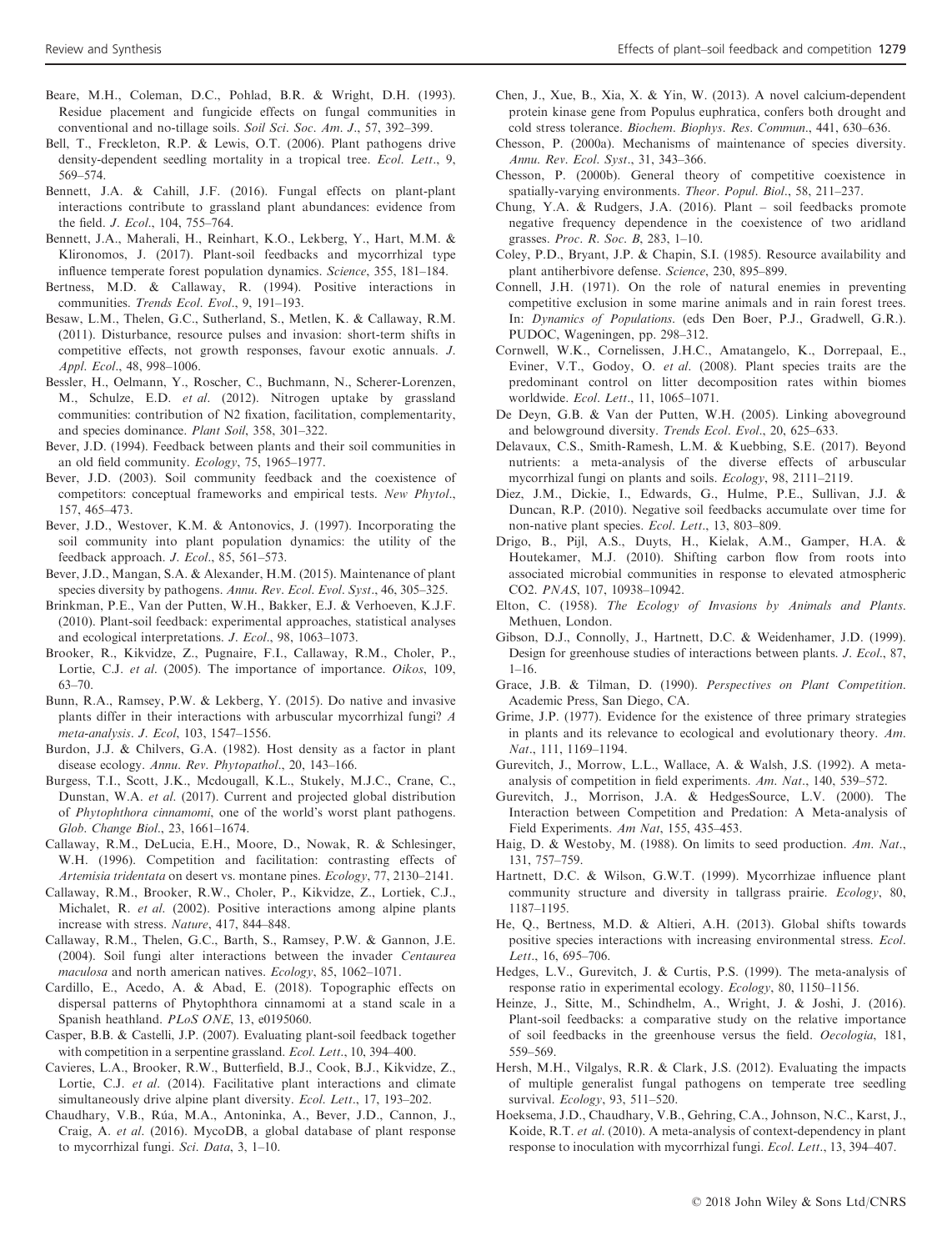- Hord, M.J. & Ristaino, J.B. (1992). Effect of the matric component of soil water potential on infection of pepper seedlings in soil infested with oospores of Phytophthora capsici. Phytopathology, 82, 792–798.
- Hulme, P.E. (1996). Herbivory, plant regeneration, and species coexistence. J. Ecol., 84, 609–615.
- Janzen, D.H. (1970). Herbivores and the number of tree species in tropical forests. Am. Nat., 104, 501–528.
- Jayne, B. & Quigley, M. (2014). Influence of arbuscular mycorrhiza on growth and reproductive response of plants under water deficit: a metaanalysis. Mycorrhiza, 24, 109–119.
- Johnson, N.C., Graham, J.H. & Smith, F.A. (1997). Functioning of mycorrhizal associations along the mutualism – parasitism continuum. New Phytol., 135, 575–585.
- Johnson, K., Scatena, F.N. & Pan, Y. (2010). Short and long-term responses of total soil organic carbon to harvesting in a northern hardwood forest. For. Ecol. Manage., 259, 1262-1267.
- Kardol, P., Bezemer, T.M. & derVan Putten, W.H. (2006). Temporal variation in plant-soil feedback controls succession. Ecol. Lett., 9, 1080–1088.
- Kivlin, S.N., Lynn, J.S., Kazenel, M.R., Beals, K.K. & Rudgers, J.A. (2017). Biogeography of plant-associated fungal symbionts in mountain ecosystems: a meta-analysis. Divers. Distrib., 23, 1067–1077.
- Klironomos, J.N. (2002). Feedback with soil biota contributes to plant rarity and invasiveness in communities. Nature, 417, 67–69.
- Kneitel, J.M. & Chase, J.M. (2004). Trade-offs in community ecology: linking spatial scales and species coexistence. Ecol. Lett., 7, 69–80.
- Koricheva, J., Gurevitch, J. & Mengersen, K. (2013). Handbook of Meta-Analysis in Ecology and Evolution. Princeton University Press, Princeton, NJ.
- Kulmatiski, A. & Kardol, P. (2008). Getting plant-soil feedback out of the greenhouse: experimental and conceptual approaches. Prog. Bot., 69, 449–472.
- Kulmatiski, A., Beard, K.H., Stevens, J.R. & Cobbold, S.M. (2008). Plant-soil feedbacks: a meta-analytical review. Ecol. Lett., 11, 980–992.
- Kulmatiski, A., Heavilin, J. & Beard, K.H. (2011). Testing predictions of a three-species plant-soil feedback model. J. Ecol., 99, 542–550.
- Kulmatiski, A., Beard, K.H., Grenzer, J., Forero, L. & Heavilin, J. (2016). Using plant-soil feedback to predict plant biomass in diverse communities. Ecology, 97, 2064–2073.
- Kumschick, S., Hufbauer, R.A., Alba, C. & Blumenthal, D.M. (2013). Evolution of fast-growing and more resistant phenotypes in introduced common mullein (Verbascum thapsus). J. Ecol., 101, 378–387.
- Laliberté, E., Lambers, H., Burgess, T.I. & Wright, S.J. (2015). Phosphorus limitation, soil-borne pathogens and the coexistence of plant species in hyperdiverse forests and shrublands. New Phytol., 206, 507–521.
- Lambers, H., Albornoz, F., Kotula, L., Laliberté, E., Ranathunge, K., Teste, F.P. et al. (2017). How belowground interactions contribute to the coexistence of mycorrhizal and non-mycorrhizal species in severely phosphorus-impoverished hyperdiverse ecosystems. Plant Soil. 424, 1– 23.
- Larios, L. & Suding, K.N. (2015). Competition and soil resource environment alter plant-soil feedbacks for native and exotic grasses. AoB Plants. 7, plu077.
- Leff, J.W., Jones, S.E., Prober, S.M., Barberán, A., Borer, E.T., Firn, J.L. et al. (2015). Consistent responses of soil microbial communities to elevated nutrient inputs in grasslands across the globe. Proc. Natl Acad. Sci., 112, 10967–10972.
- Lekberg, Y. & Koide, R.T. (2005). Is plant performance limited by abundance of arbuscular mycorrhizal fungi? A meta-analysis of studies published between 1988 and 2003. New Phytol., 168, 189–204.
- Lemmermeyer, S., Lörcher, L., Van Kleunen, M. & Dawson, W. (2015). Testing the plant growth-defense hypothesis belowground: do fastergrowing herbaceous plant species suffer more negative effects from soil biota than slower-growing ones? Am. Nat., 186, 264–271.
- Levine, J.M., Adler, P.B. & Yelenik, S.G. (2004). A meta-analysis of biotic resistance to exotic plant invasions. Ecol. Lett., 7, 975–989.
- Levine, J.M., Bascompte, J., Adler, P.B. & Allesina, S. (2017). Beyond pairwise mechanisms of species coexistence in complex communities. Nature, 546, 56–64.
- Liang, M., Liu, X., Gilbert, G.S., Zheng, Y., Luo, S., Huang, F. et al. (2016). Adult trees cause density-dependent mortality in conspecific seedlings by regulating the frequency of pathogenic soil fungi. *Ecol.* Lett., 19, 1448–1456.
- Liao, H., Luo, W., Peng, S. & Callaway, R.M. (2015). Plant diversity, soil biota and resistance to exotic invasion. Divers. Distrib., 21, 826–835.
- Lotka, A.J. (1925). Elements of Physical Biology. Williams & Wilkins, Baltimore, MD.
- Lou, Y., Clay, S.A., Davis, A.S., Dille, A., Felix, J., Ramirez, A.H.M. et al. (2014). An affinity-effect relationship for microbial communities in plant-soil feedback loops. Microb. Ecol., 67, 866–876.
- Louthan, A.M., Doak, D.F. & Angert, A.L. (2015). Where and when do species interactions set range limits? Trends Ecol. Evol., 30, 780–792.
- Mangan, S.A., Schnitzer, S.A., Herre, E.A., Mack, K.M.L., Valencia, M.C., Sanchez, E.I. et al. (2010). Negative plant–soil feedback predicts treespecies relative abundance in a tropical forest. Nature, 466, 752–755.
- Maron, J.L. & Crone, E. (2006). Herbivory: effects on plant abundance, distribution and population growth. Proc. R. Soc. B Biol. Sci., 273, 2575–2584.
- Maron, J.L., Marler, M., Klironomos, J.N. & Cleveland, C.C. (2011). Soil fungal pathogens and the relationship between plant diversity and productivity. Ecol. Lett., 14, 36–41.
- Maron, J.L., Baer, K.C. & Angert, A.L. (2014). Disentangling the drivers of context-dependent plant-animal interactions. J. Ecol., 102, 1485–1496.
- Maron, J.L., Smith, A.L., Ortega, Y.K., Pearson, D.E. & Callaway, R.M. (2016). Negative plant-soil feedbacks increase with plant abundance, and are unchanged by competition. Ecology, 97, 2055–2063.
- McGuire, K.L. (2007). Common ectomycorrhizal networks may maintain monodominance in a tropical rain forest. Ecology, 88, 567–574.
- Mitchell, D.J. (1978). Relationships of inoculum levels of several soilborne species of *Phytophthora* and *Pythium* to infection of several hosts. Phytopathology, 68, 1754–1759.
- Morris, W.F., Hufbauer, R.A., Agrawal, A.A., Bever, J.D., Borowicz, V.A., Gilbert, G.S. et al. (2007). Direct and interactive effects of enemies and mutualists on plant performance: a meta-analysis. Ecology, 88, 1021–1029.
- Newsham, K.K., Fitter, A.H. & Watkinson, A.H. (1995). Arbuscular mycorrhiza protect an annual grass from root pathogenic fungi in the field. J. Ecol., 83, 991–1000.
- Nguyen, N.H., Song, Z., Bates, S.T., Branco, S., Tedersoo, L., Menke, J. et al. (2016). FUNGuild: an open annotation tool for parsing fungal community datasets by ecological guild. Fungal Ecol., 20, 241–248.
- O'Hanlon-Manners, D.L. & Kotanen, P.M. (2004a). Evidence that fungal pathogens inhibit recruitment of a shade-intolerant tree, white birch (Betula papyrifera), in understory habitats. Oecologia, 140, 650–653.
- O'Hanlon-Manners, D.L. & Kotanen, P.M. (2004b). Logs as refuges from fungal pathogens for seeds of eastern hemlock (Tsuga canadensis). Ecology, 85, 284–289.
- Opik, M. & Davison, J. (2016). Uniting species- and community-oriented approaches to understand arbuscular mycorrhizal fungal diversity. Fungal Ecol., 24, 106–113.
- Opik, M., Vanatoa, A., Vanatoa, E., Moora, M., Davison, J., Kalwij, € J.M. et al. (2010). The online database MaarjAM reveals global and ecosystemic distribution patterns in arbuscular mycorrhizal fungi (Glomeromycota). New Phytol., 188, 223–241.
- Paul, N.D., Ayres, P.G. & Wyness, L.E. (1989). On the use of fungicides for experimentation in natural vegetation. Funct. Ecol., 3, 759–769.
- Pendergast, T.H., Burke, D.J. & Carson, W.P. (2013). Belowground biotic complexity drives aboveground dynamics: a test of the soil community feedback model. New Phytol., 197, 1300–1310.
- Petermann, J.S., Fergus, A.J.F., Turnbull, L.A. & Schmid, B. (2008). Janzen-Connell effects are widespread and strong enough to maintain diversity in grasslands. Ecology, 89, 2399–2406.